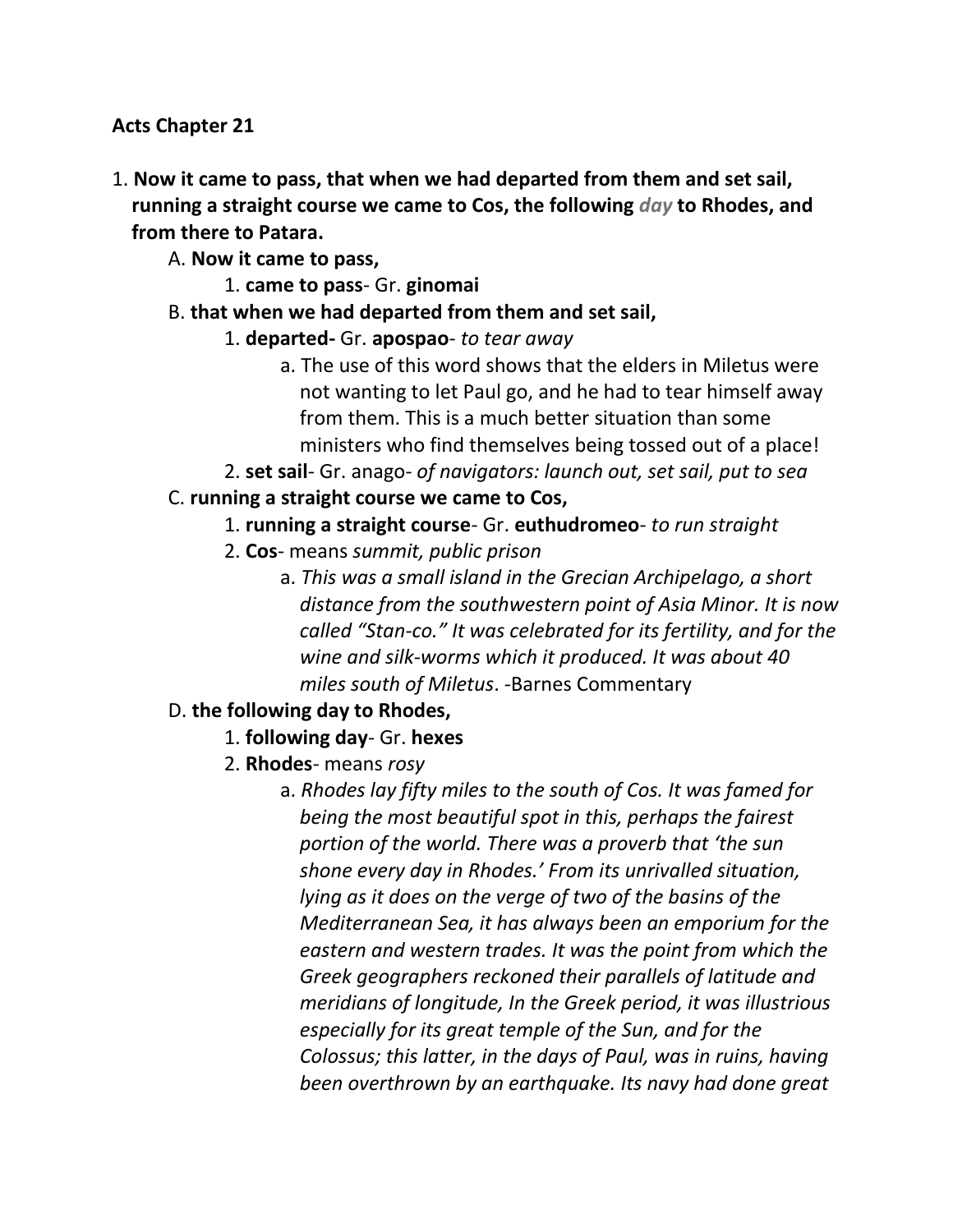*and effectual service in the suppression of piracy in those seas. In the days of Roman power, Rhodes still enjoyed a nominal freedom. It formally became a province of the Empire in the days of the Emperor Vespasian. In mediaeval story, Rhodes obtained a distinguished place as the home of the Knights Hospitallers of St. John, and then it was the last Christian city to make a stand against the Saracens. It now belongs to the Ottoman Turks, retains its ancient name, but little else of its former magnificence and power.* -Popular NT Commentary

### E. **and from there to Patara**

- 1. **Patara** means *scattering*
	- a. *Patara, on the coast of Lydia, was the harbour of Xanthus, and, from its ruins, was a place of some importance and splendour. Here was a famous oracle of Apollo. This port is now an inland marsh*. -Barnes Commentary

### 2. **And finding a ship sailing over to Phoenicia, we went aboard and set sail.** A. **And finding a ship sailing over to Phoenicia,**

- 1. **finding** Gr. **heurisko**
- 2. **ship** Gr. **ploion**
- 3. **sailing over** Gr. **diaperao** *to pass over, cross over, i.e. a river, a lake, a body of water*
- 4. **Phoenicia** means *palm country*
	- a. *For it seems that the ship they went aboard at Assos, Act\_20:13 went no further, at least in the way the apostle was going, than Patara; but lighting on another ship, which was bound for Phoenicia, for the city of Tyre, which bordered on the land of Israel, and indeed originally belonged to Canaan;* - Gill Commentary
- B. **we went aboard and set sail**
	- 1. **went aboard** Gr. **epibaino** *to walk up*
	- 2. **set sail** Gr. **anago** *of navigators: launch out, set sail, put to sea*
- 3. **When we had sighted Cyprus, we passed it on the left, sailed to Syria, and landed at Tyre; for there the ship was to unload her cargo**.
	- A. **When we had sighted Cyprus,**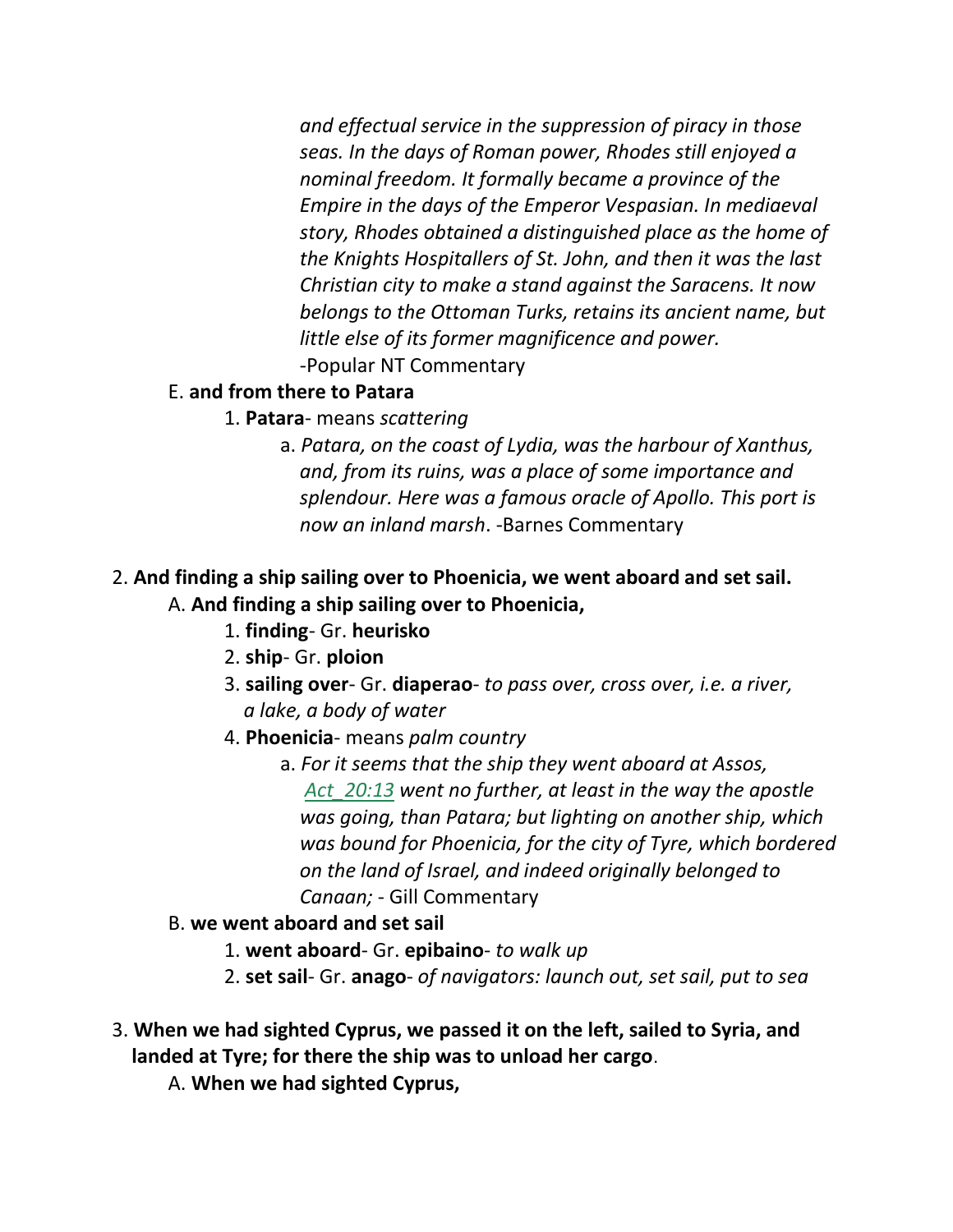- 1. **sighted** Gr. **anaphaino** *to bring to light, display; mid. and pass. to appear, a nautical term, to come in sight of*
- 2. **Cyprus** means *fair, blossom*
	- a. *One of the largest islands of the Mediterranean - about 148 miles long and 40 broad. It is distant about 60 miles from the Syrian coast. It was the "Chittim" of the Old Testament (Num\_24:24). The Greek colonists gave it the name of Kypros, from the Cyprus - i.e., the henna (see CAMPHIRE) – which grew on this island. It was originally inhabited by Phoenicians. In 477 B.C. it fell under the dominion of the Greeks; and became a Roman province 58 B.C.. In ancient times it was a centre of great commercial activity. Corn and wine and oil were produced here in the greatest perfection. It was rich also in timber and in mineral wealth.* -Smith Bible Dictionary
- B. **we passed it on the left,**
	- 1. **passed** Gr. **kataleipo** *to leave*
	- 2. **left** Gr. **euonumos** *left hand*
- C. **sailed to Syria,**
	- 1. **sailed** Gr. *pleuo*
	- 2. **Syria** means *exalted*
		- a. *The geographical name Syria is here employed in the Roman sense, according to which Phoenicia and Palestine were considered parts of the province of Syria. The distance between Patara and Tyre was 340 geographical miles*. -Popular NT Commentary

### D. **and landed at Tyre,**

- 1. **landed** Gr. **katago** *to bring the vessel from deep water to the land*
- 2. **Tyre** means *a rock*
	- a. *A celebrated commercial city of Phoenicia, on the coast of the Mediterranean. Its Hebrew name, Tzor, signifies a rock; which well agrees with the site of Sur, the modern town, on a rocky peninsula, formerly an island. There is no doubt that, previous to the siege of the city by Alexander the Great, Tyre was situated on an island; but, according to the tradition of the inhabitants, there was a city on the mainland, before there was a city on the island; and the tradition receives*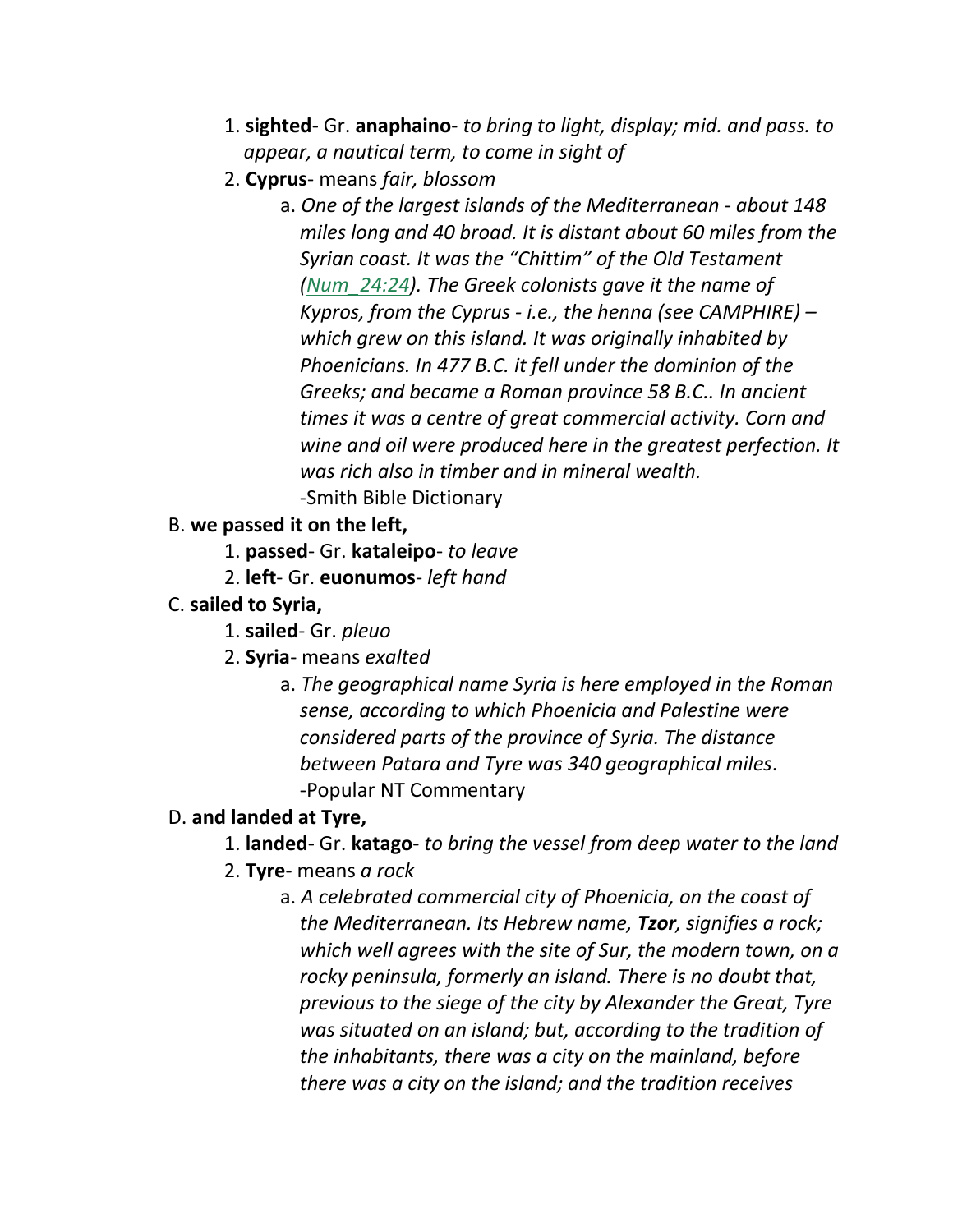*some color from the name of Palaetyrus, or Old Tyre, which was borne in Greek times, by a city on the continent, thirty stadia to the south*. -Smith Bible Dictionary

## E. **for there the ship was to unload her cargo**

- 1. **ship** Gr. **ploion**
- 2. **unload** Gr. **apophortizomai** *to lay down a load, unlade, discharge*
- 3. **cargo** Gr. **gomos** *a lading or freight of a ship, cargo, merchandise conveyed in a ship*
- 4. **And finding disciples, we stayed there seven days. They told Paul through the Spirit not to go up to Jerusalem.**
	- A. **And finding disciples,**
		- 1. **finding** Gr. **aneurisko-** *to find out, to find by diligent search*
			- a. This word shows that Paul searched for the disciples in the city.
		- 2. **disciples** Gr. **mathetes**
	- B. **we stayed there seven days,**
		- 1. **stayed** Gr. **epimeno** *to remain on*
		- 2. **seven days** Gr. **hepta hemera**
	- C. **They told Paul through the Spirit not to go up to Jerusalem.**
		- 1. **told** Gr. **lego**
		- 2. **through the Spirit** Gr. **dia pneuma**
			- a. Notice that they did not say, "Paul, I don't feel good about you going...". Neither did they say, "Paul, don't go to Jerusalem. We are saying this by the Spirit..." No, it says they told Paul "by the Spirit" not to go to Jerusalem. This was the writer of Acts saying and recording that they said this to Paul, by the Spirit, not that they thought they were speaking by the Spirit.
			- b. We saw earlier that Paul felt bound to go on this trip and he felt it was God compelling him to go. Here we see the Spirit said do not go. Which is it?! God is not schizophrenic! He is not going to say go and then do not go. Paul felt bound to go, but it was not from the Lord. The Holy Spirit, the whole trip was trying to get Paul to stop because he would not be accepted in Jerusalem.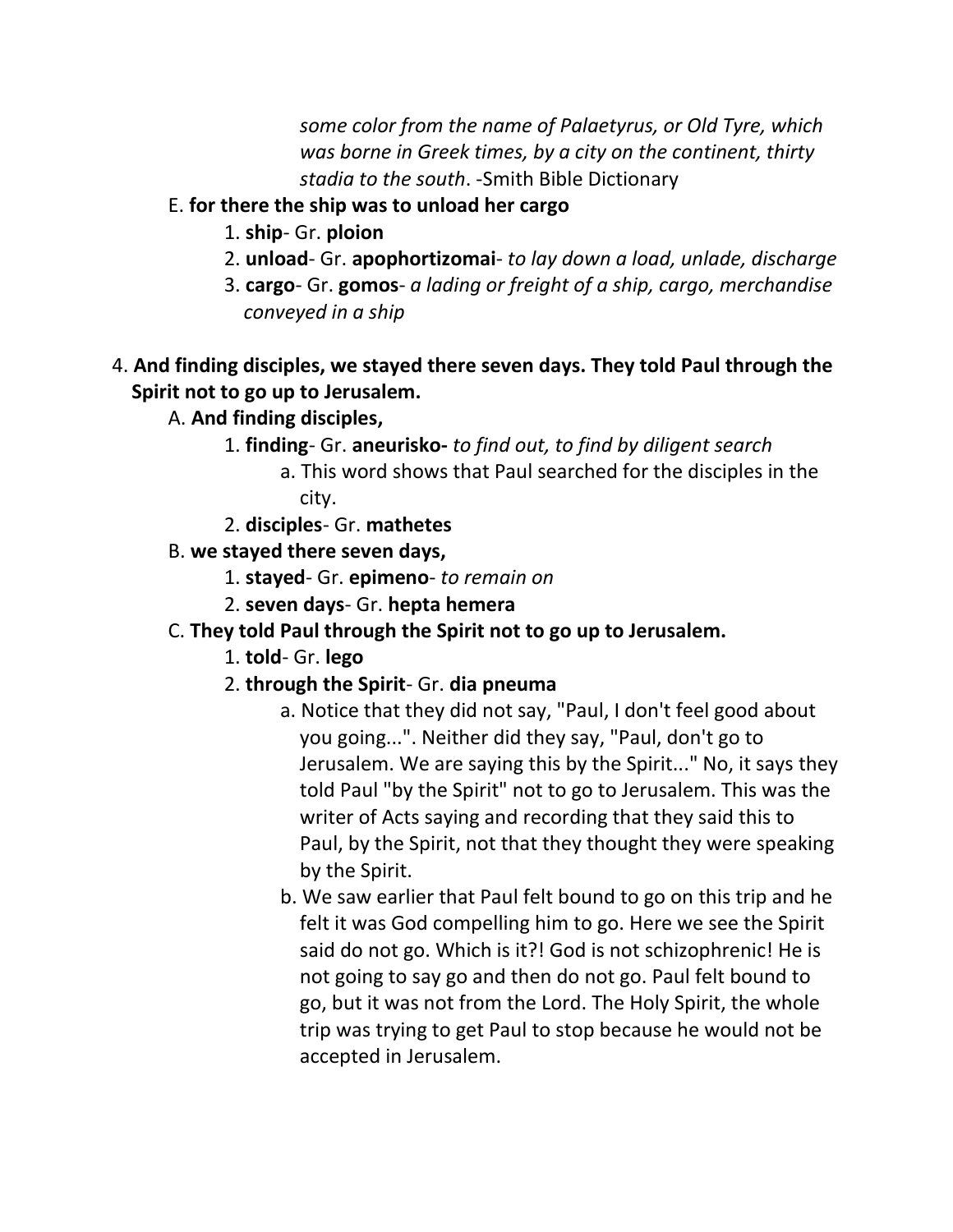- c. This shows the danger of taking up a false burden that we think is from the Lord but it is not. It comes from our own soulish attachment to a thing or people. The closest thing to a leading from the Spirit is a strong emotional attachment to something or someone. Paul was strongly attached emotionally to the Jewish people. He had taken the burden upon himself to reach them, but that was not his call from God.
- 3. **go up** Gr. **anabaino**
- 4. **Jerusalem** means *habitation of peace*
- 5. **When we had come to the end of those days, we departed and went on our way; and they all accompanied us, with wives and children, till** *we were* **out of the city. And we knelt down on the shore and prayed.**
	- A. **When he had come to the end of those days,**
		- 1. **come to the end** Gr. **exartizo** *to complete, finish*
			- a. The use of this word implies Paul had planned to stay there for a week.
		- 2. **days** Gr. **hemera**
	- B. **we departed and went on our way,**
		- 1. **departed** Gr. **exerchomai**
		- 2. **went on our way** Gr. **poreuomai** *traveled*
	- C. **and they all accompanied us,**
		- 1. **accompanied** Gr. **propempo** *to send forward*
	- D. **with wives and children,**
		- 1. **wives** Gr. **gune**
			- a. There is only one Greek word for women and wives in the Bible- **gune**. Here we see it refers to wives.
		- 2. **children** Gr. **teknon**
			- a. God desires Christian families not just Christians. It is important to include children in the spiritual functions of the church and prayer. Here we saw the children join in prayer. It marks them for good.
	- E. **till we were out of the city,**
		- 1. **city** Gr. **polis**
	- F. **And we knelt down on the shore and prayed**
		- 1. **knelt down** Gr. **tithemi gonu** *to set on the knees*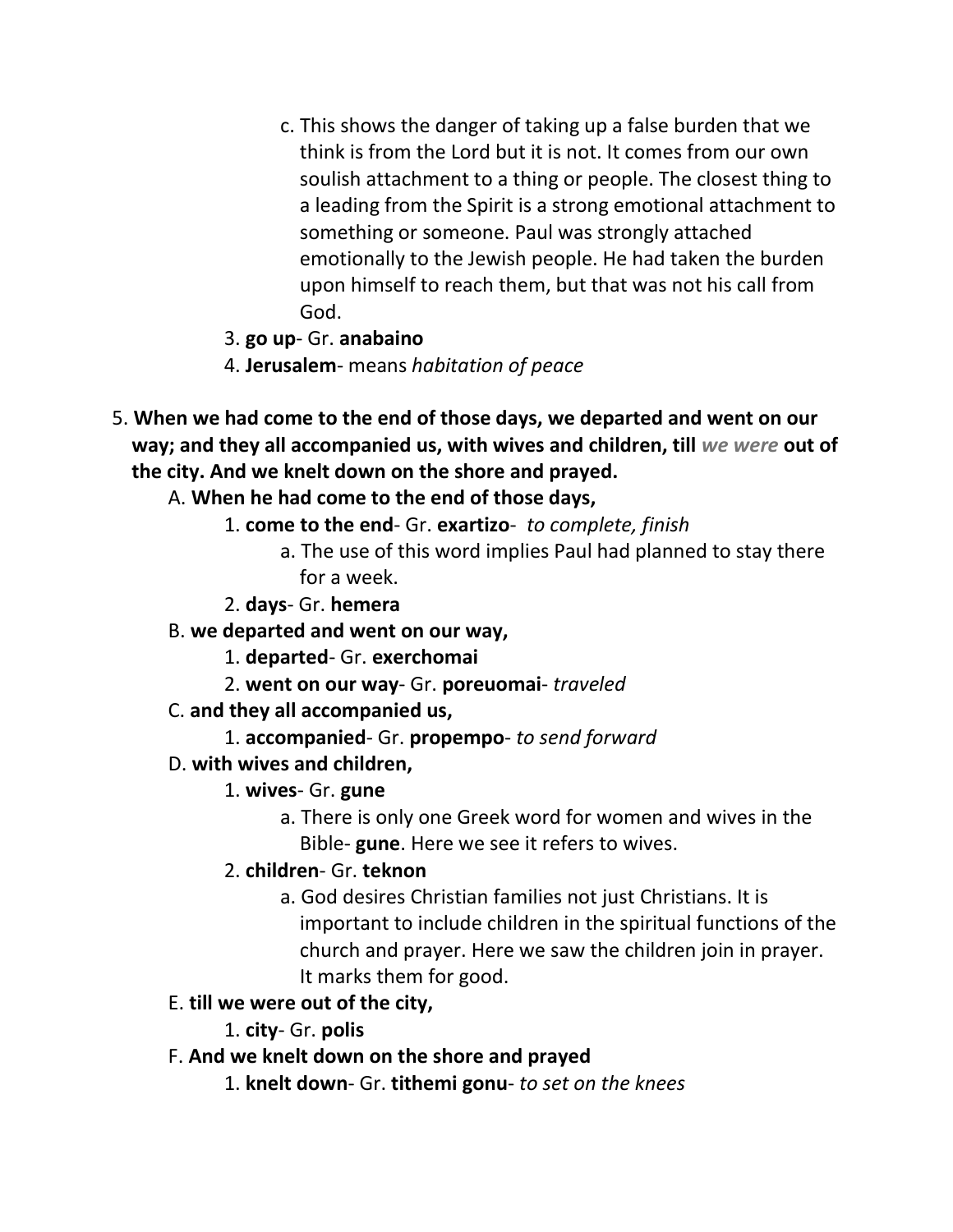- a. This was a common posture for prayer in the days of the Bible. I do not think we kneel enough in praying as we should. Kneeling is a sign of humility and submission to God. Kneeling is not the only prayer posture found in the Word of God. But it is a prominent one, which is not practiced much anymore among many Christians Are we too proud to kneel in prayer these days, or are we too proud because we have not yet kneeled in prayer?
- 2. **shore** Gr. **aigialos** *shore, beach*
	- a. Depending on how soft the sand was, this might not have been very comfortable on their knees. Humility is not comfortable for our flesh.
- 3. **prayed** Gr. **proseuchomai**
- 6. **When we had taken our leave of one another, we boarded the ship, and they returned home.**
	- A. **When we had taken our leave of one another,**
		- 1. **taken our leave** Gr. **aspazomai** *embraced*
			- a. Paul had just known these saints for a few days but had an instantaneous strong connection to them. This is only true of Christians and the bond we share in the Spirit.
	- B. **we boarded the ship,**
		- 1. **boarded** Gr. **epibaino**
		- 2. **ship** Gr. **ploion**
	- C. **and they returned home**
		- 1. **returned** Gr. **hupostrepho**
		- 2. **home** Gr. **eis idios** *unto their own*
- 7. **And when we had finished** *our* **voyage from Tyre, we came to Ptolemais, greeted the brethren, and stayed with them one day.**
	- A. **And when we had finished our voyage from Tyre,**
		- 1. **finished** Gr. **dianuo** *to accomplish fully, bring quite to an end, finish*
		- 2. **voyage** Gr. **ploos** *a sailing*
		- 3. **Tyre**
	- B. **we came to Ptolemais,**
		- 1. **came** Gr. **katantao** *to come to a place over against, opposite another*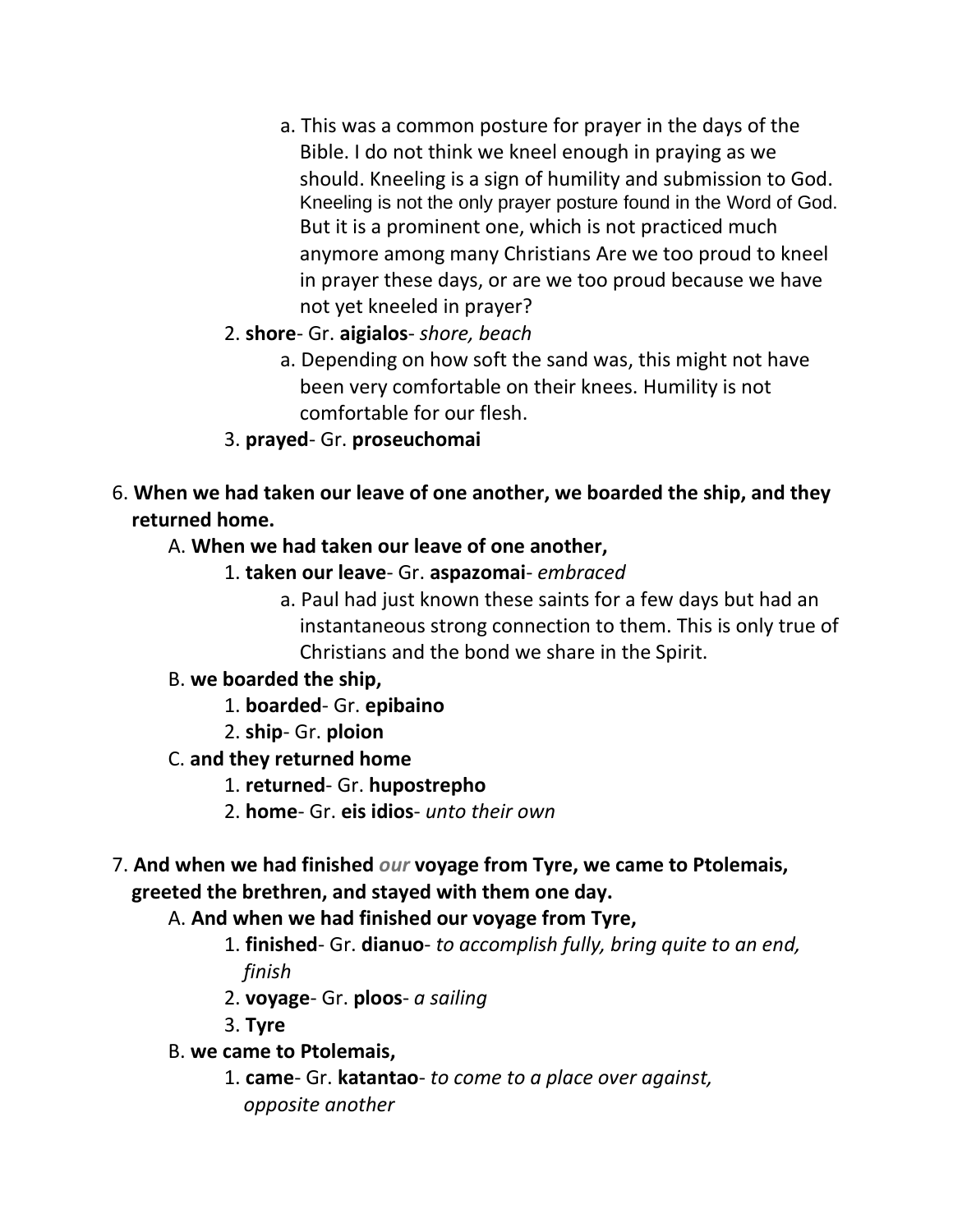- 2. **Ptolemais** means *warlike*
	- a. *This was a city situated on the coast of the Mediterranean, on the north angle of a bay which extends, in a semicircle of three leagues, as far as the point of Mount Carmel. At the south and west sides the city was washed by the sea, and was surrounded by triple walls. It was in the tribe of Asher Jdg\_1:31, and was originally called Accho; but was called Ptolemais in honor of one of the Ptolemies, who beautified and adorned it.* - Barnes Commentary

## C. **greeted the brethren,**

- 1. **greeted** Gr. **aspazomai** *embraced*
- 2. **brethren** Gr. **adelphos**
	- a. It appears Paul was seeking out Christians here as well. He is no longer looking for ministry but for connection and encouragement from other believers.

## D. **and stayed with them one day**

- 1. **stayed** Gr. **meno**
- 2. **day** Gr. **hemera**
	- a. It only takes one day to change your life. These believers could have had their whole Christian life altered by what Paul imparted to them that day. Do not discount the power of today!
- 8. **On the next** *day* **we who were Paul's companions departed and came to Caesarea, and entered the house of Philip the evangelist, who was** *one* **of the seven, and stayed with him.**
	- A. **On the next day we who were Paul's companions departed and came to Caesarea,**
		- 1. **next day** Gr. **epaurion** *upon the next*
		- 2. **Paul's companions** Gr. **peri Paulos** *those around Paul*
			- a. This phrase, "we who were Paul's companions", is not found in the best Greek manuscripts. This seems to make more sense, because with this phrase added, it seems that Paul's companions departed without Paul and stayed with Philip without Paul. I think it is clear that Paul was with them during this time.
		- 3. **departed** Gr. **exerchomai**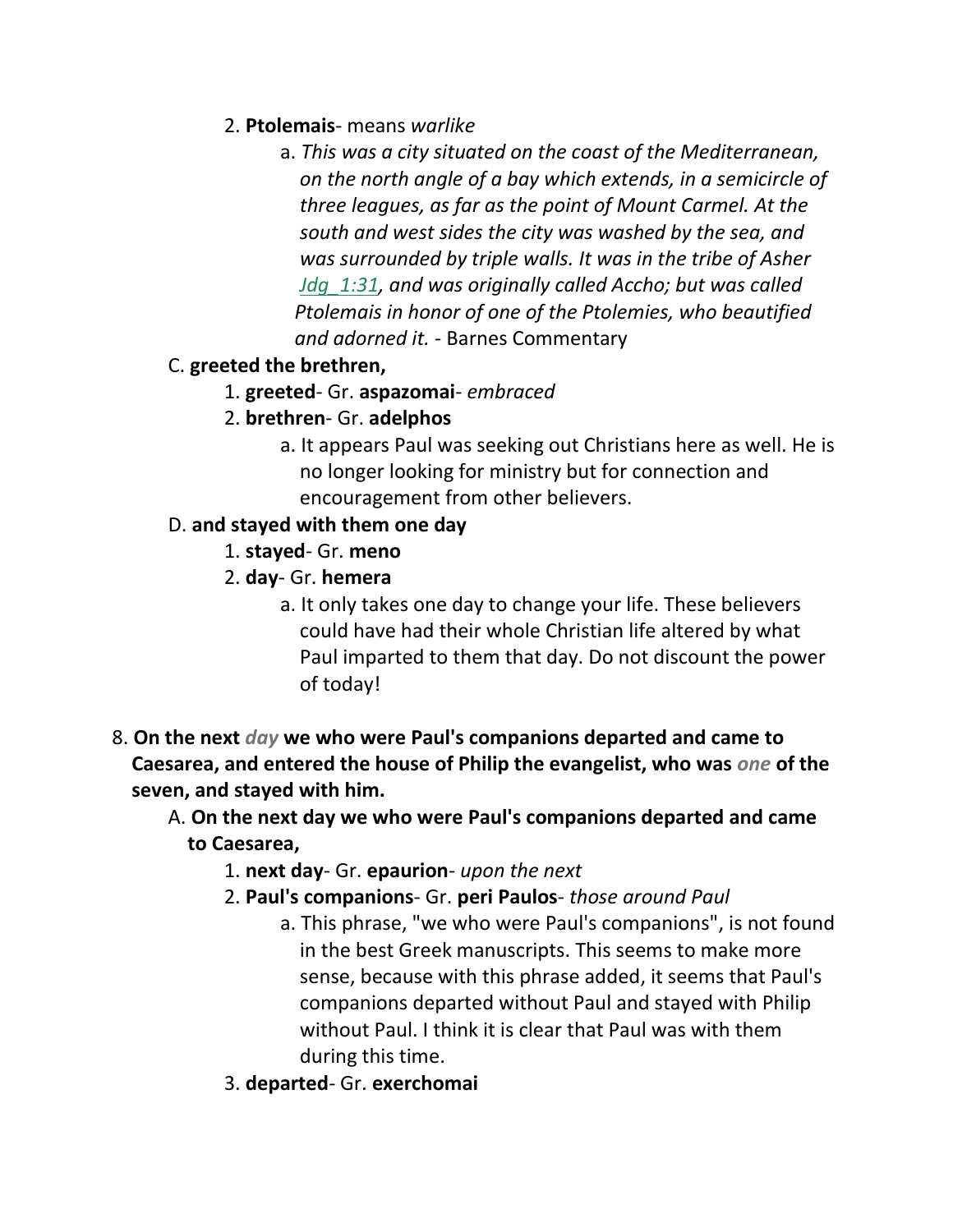- 4. **came** Gr. **erchomai**
- 5. **Caesarea** means *severed*
	- a. *This city was formerly called Strato's Tower. It is situated on the coast of the Mediterranean, at the mouth of a small river, and has a fine harbor. It is 36 miles south of Acre, and about 62 miles northwest of Jerusalem, and about the same distance northeast of Azotus. The city is supposed by some to be the Hazor mentioned in Jos\_11:1. It was rebuilt by Herod the Great, and named Caesarea in honor of Augustus Caesar. The city was dedicated to him, and was called Sebaste, the Greek word for Augustus. It was adorned with most splendid houses; and the Temple of Caesar was erected by Herod over against the mouth of the haven, in which was placed the statue of the Roman emperor. It became the seat of the Roman governor while Judea was a Roman province, Act\_23:33; Act\_25:6, Act\_25:13. Philip afterward resided at this place. See Act\_21:8-9. Caesarea at present is inhabited only by jackals and beasts of prey. "Perhaps," says Dr. Clarke, "there has not been in the history of the world an example of any city that in so short a space of time rose to such an extraordinary height of splendor as did this of Caesarea, or that exhibits a more awful contrast to its former magnificence by the present desolate appearance of its ruins. Not a single inhabitant remains. Of its gorgeous palaces and temples, enriched with the choicest works of art, scarcely a trace can be discerned. Within the space of 10 years after laying the foundation, from an obscure fortress, it became the most flourishing and celebrated city of all Syria." Now it is in utter desolation*. -Barnes Commentary

#### B. **and entered the house of Philip the evangelist,**

- 1. **entered** Gr. **eiserchomai**
- 2. **Philip** means *lover of horses*
	- a. *We have already met with this Philip. In the early years of the Church's story, seven men were chosen by the believers in Jerusalem as assistants to the 'Twelve;' of these seven two seem to have come rapidly into great prominence, Stephen and Philip. The first of these, Stephen, after acquiring a fame*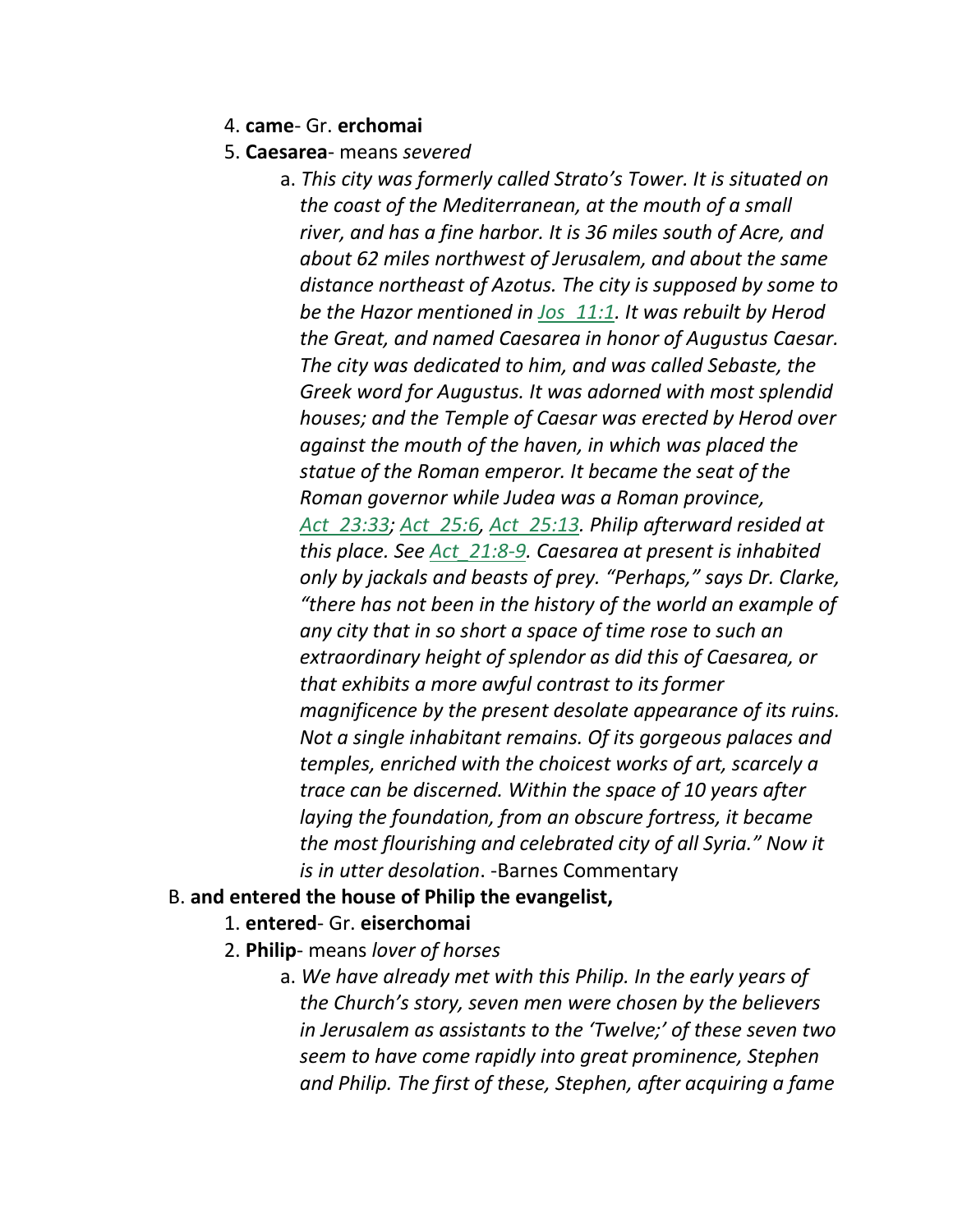*unequalled in the first years of the faith, endured a martyr's death, and thus followed his Master. The second, Philip, like Stephen, became a great preacher. We read of him in Samaria (chap. Act\_8:5), and again on the way to Gaza (chap. Act\_8:26), then as preaching in many nameless cities ('in all the cities,' chap. Act\_8:40), and finally apparently settling in Cæsarea. This was about A.D. 35-36, nearly a quarter of a century before the visit of St. Paul to the home of Philip on his way to the Holy City.* -Popular NT Commentary

- 3. **evangelist** Gr. **euaggelistes** *a proclaimer of the good news*
	- a. This is a five-fold equipping office. Eph. 4:11
	- b. Although we do not read any more after chapter 8 of Acts [his ministry in Samaria and in the desert with the Ethiopian eunuch] of Philip's evangelistic endeavors, no doubt he continued on up until this point.

## C. **who was one of the seven and stayed with him.**

- 1. **seven** Gr. **hepta**
	- a. This is referring to the seven chosen to be deacons in the early church. Philip, along with Stephen, was among those chosen. These two went on to greater levels of ministry leadership as recorded in the Bible.
	- b. This verse shows us that first we must be found faithfully serving before we are promoted to leadership. No one starts out in leadership.

## 2. **stayed**- Gr. **meno**

a. Again, we do not see Paul trying to minister to the Jews or any unsaved person on this journey to Jerusalem, but he was seeking the solace of believers.

## 9. **Now this man had four virgin daughters who prophesied.**

## A. **man**- Gr. **aner**

## B. **virgin**- Gr. **parthenos**- *one's marriageable daughter*

1. This term was used to merely show that they were not married. It is interesting to note that if a young woman was not married back in that day she was supposed a virgin. I wish that were the case today. That goes both ways for men and women.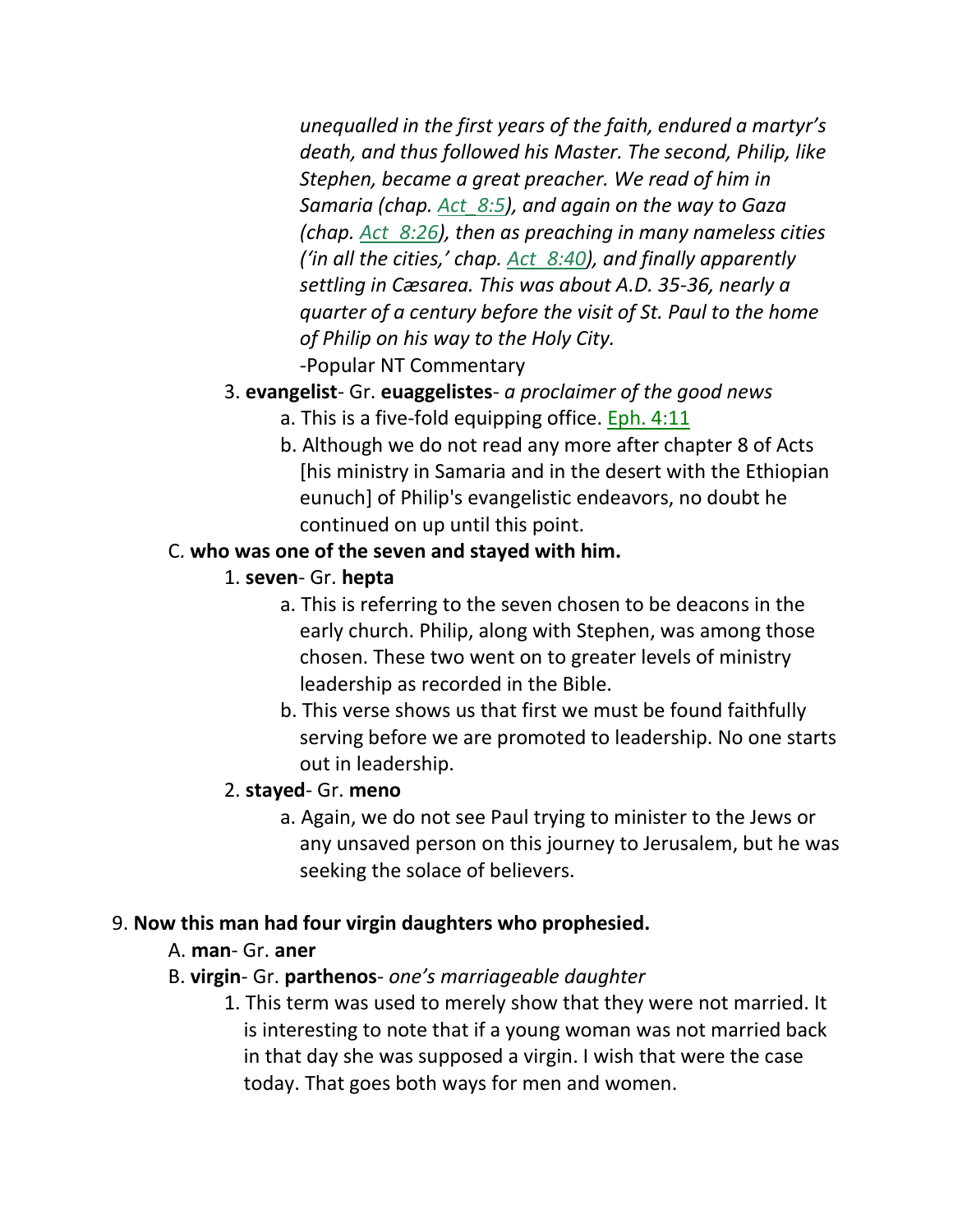### C. **daughters**- Gr. **thugater**

1. *This is an example of the fulfilment of the prophecy of Joel quoted by St. Peter in the early days of the faith (Act\_2:17): 'And it shall come to pass afterward, that I will pour out my Spirit upon all flesh; and your sons and your daughters shall prophesy . . . and upon the handmaids in those days will I pour out my Spirit'* (Joe\_2:28-29). -Popular NT Commentary

## D. **prophesied**- Gr. **propheteuo**

- 1. I wonder what they prophesied? I don't know…maybe........... ……….. **DON'T GO TO JERUSALEM!**
- 2. Women prophesied in the early church.  $1$  Cor.  $11:5$  So much for that erroneous and misapplied teaching of women not being able to speak.

## 10. **And as we stayed many days, a certain prophet named Agabus came down from Judea.**

## A. **And as we stayed many days,**

- 1. **stayed** Gr. **epimeno** *to stay on*
- 2. **many days** Gr. **pleion hemera** *more days*
	- a. This should be translated as "more days" not "many days". Paul could not have stayed many days because of his haste to go to Jerusalem for the Feast of Pentecost.
	- b. Paul could have stayed a bit longer than he first anticipated.

# B. **a certain prophet named Agabus came down from Judea**

- 1. **prophet** Gr. **prophetes**
- 2. **named** Gr. **onoma**
- 3. **Agabus** means *a locust*
	- a. Tradition says that Agabus went to several countries, teaching and converting many. This moved the Jews of Jerusalem to arrest him, and they tortured him by beating him severely and putting a rope around his neck. He was dragged outside the city and stoned to death.

## 4. **came down**- Gr. **katerchomai**

a. Jerusalem is in the region of Judea, which is high hill country.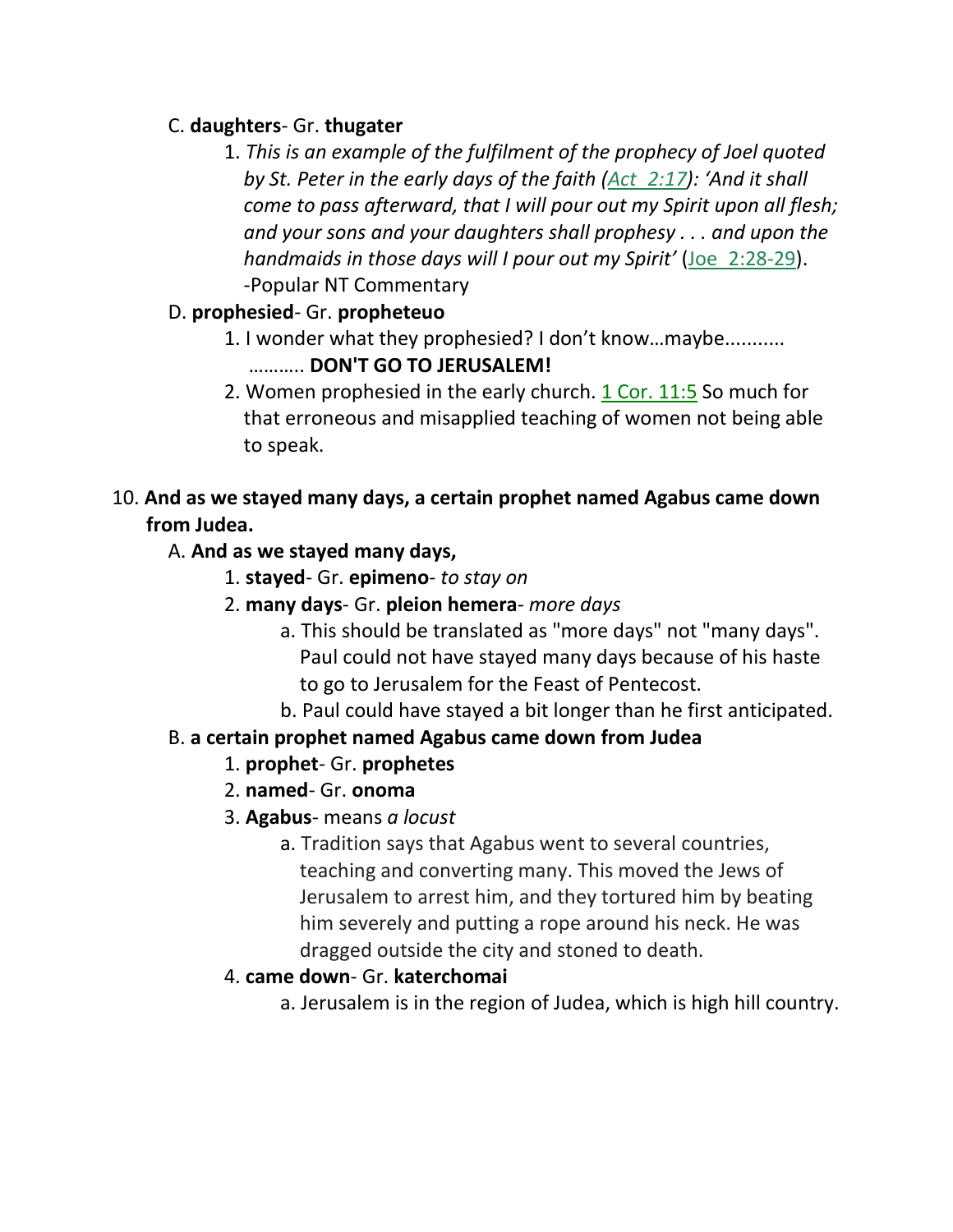- 5. **Judea** means *land of Judah- praise*
	- a. Agabus, just coming from Jerusalem, is warning Paul about going to Jerusalem. It is possible that those in Jerusalem had not accepted Agabus' ministry either.
- 11. **When he had come to us, he took Paul's belt, bound his** *own* **hands and feet, and said, "Thus says the Holy Spirit, 'So shall the Jews at Jerusalem bind the man who owns this belt, and deliver** *him* **into the hands of the Gentiles.' "**
	- A. **When he had come to us,**
		- 1. **came** Gr. **erchomai**
	- B. **he took Paul's belt,**
		- 1. **took** Gr. **airo** *lifted*
			- a. I would question if some guy took my belt off of me! I would say, "Hey dude, what are you doing?"
		- 2. **belt** Gr. **zone**
			- a. *The loose, flowing robes, or outer garments, which were worn in Eastern countries, were bound by a girdle, or sash, around the body when they ran, or labored, or walked. Such a girdle was therefore an indispensable part of dress.* -Barnes Commentary

## C. **bound his own hands and feet,**

## 1. **bound**- Gr. **deo**

a. Paul had earlier said that he felt bound in his spirit to go to Jerusalem. Here the Holy Spirit tells and it is demonstrated to him that he will be physically bound in Jerusalem.

## 2. **hands**- Gr. **cheir**

## 3. **feet**- Gr. **pous**

a. Often prophets in the Old Testament would act out their prophecies as visuals. Isa\_20:2, Jer\_13:1, Eze\_4:1, Hos\_1:2

## D. **and said,**

1. **said**- Gr. **epo**

## E. **Thus says the Holy Spirit,**

1. **says**- Gr. **lego**

### 2. **Holy Spirit**

a. Again, the Holy Spirit is warning Paul about what waits ahead for him in Jerusalem. Why would the Holy Spirit keep warning Paul about going in a direction which was His will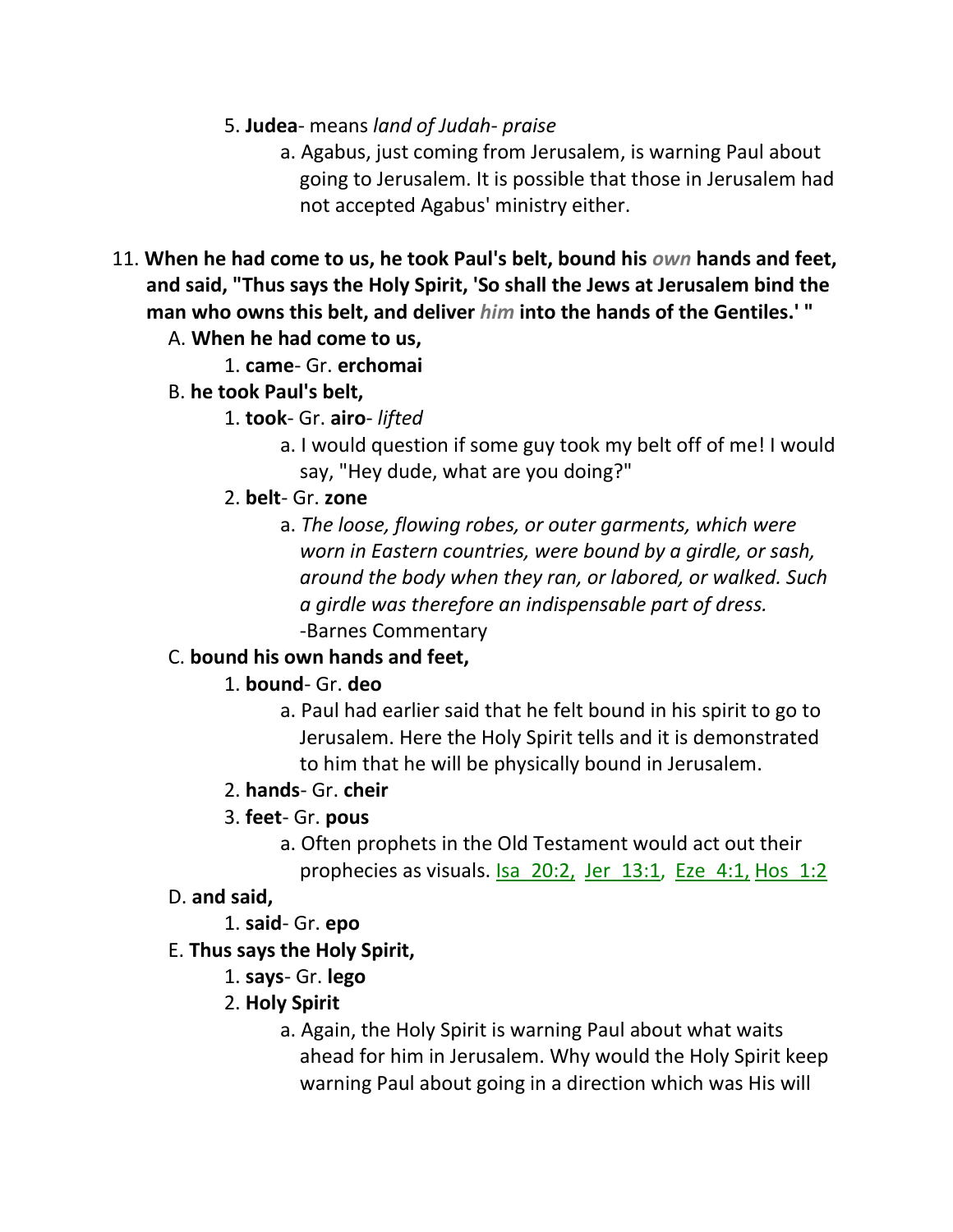and that Paul was already committed to going in? There was none! That would just serve to possibly dissuade Paul from doing it!

- b. Paul turns this around as just more opposition is against him in following out his mission.
- c. Paul had a great strength in that he was very hard headed against persecution, but now the enemy was using this against him, and he was taking the warnings from God as opposition to him doing God's will.

# F. **So shall the Jews at Jerusalem bind the man who owns this belt,**

- 1. **Jews**
	- a. What? Problems from the Jews? That was nothing new. Again, Paul was sent to the Gentiles but always would go to the Jews. Most of his problems were caused by this. How often are we the source of most of our problems?

# 2. **Jerusalem**

- a. Early on in Paul's Christian experience, God told him to get out of Jerusalem because his testimony would not be received and to go to the Gentiles. Now, Paul returns to that same place, thinking things have changed. This was not so.
- 3. **bind** Gr. **deo**
- 4. **man** Gr. **anthropos**
- 5. **owns** Gr. **esti** *this is*
- 6. **belt** Gr. **zone**

# G. **and deliver him into the hands of the Gentiles**

# 1. **deliver**- Gr. **paradidomi**

- a. Paul came to Jerusalem as a free man, but would end up, in Rome, as a prisoner. He could have gone there as a free man. He had just finished writing the book of Romans and declared himself ready to preach the gospel in Rome. Rom. 1:15 He would get there, but in a different way than what he had first thought.
- 2. **hands** Gr. **cheir**
- 3. **Gentiles** Gr. **ethnos**
	- a. Look at this! He is going to minister to the Jews, but of course that is not going to work out well for him, and they will hand him over to those that he is supposed to be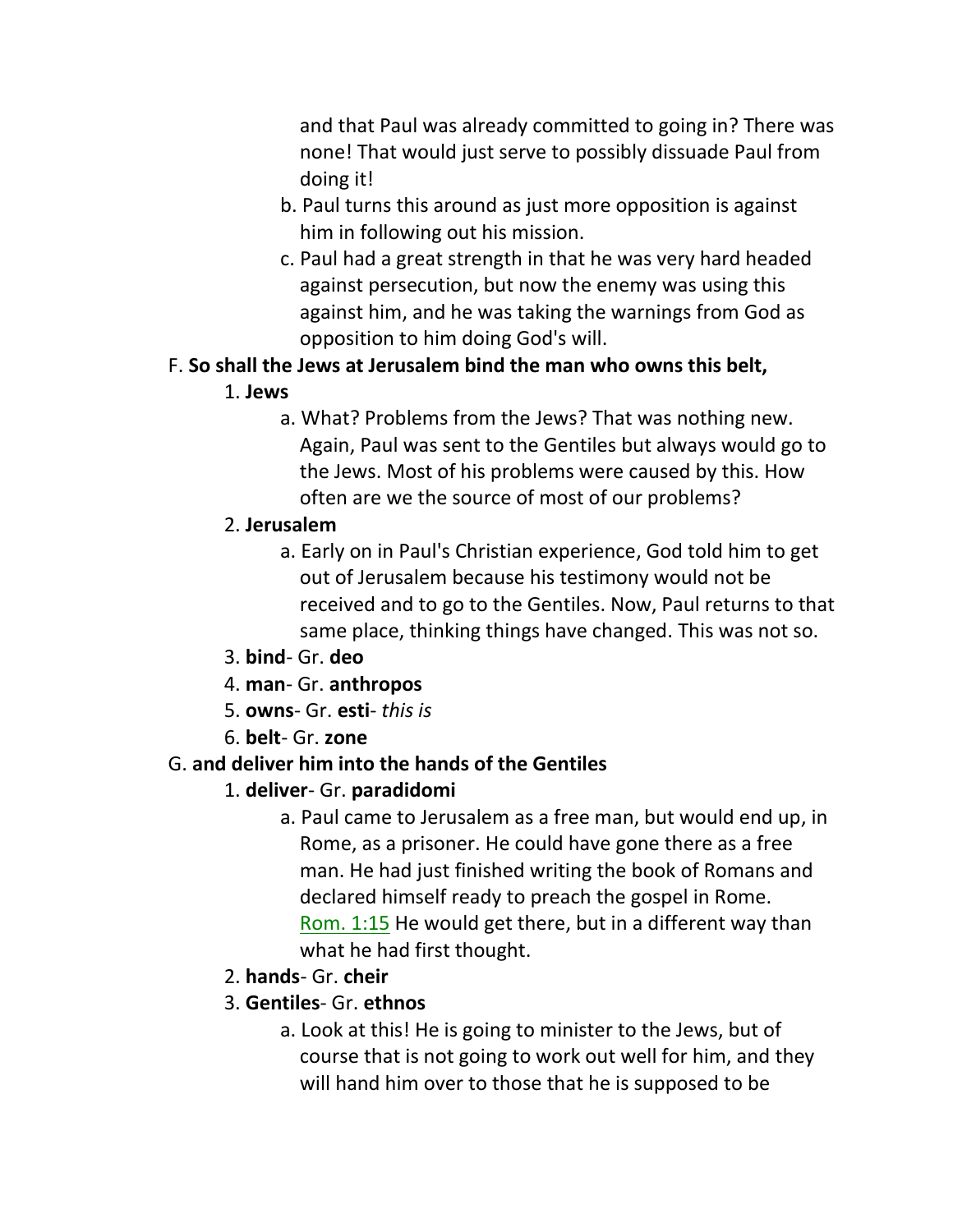ministering to! The Gentiles! This was another Jonah situation here. Paul will be spit up on Gentile land after being thrown into the sea after a shipwreck!

- 12. **Now when we heard these things, both we and those from that place pleaded with him not to go up to Jerusalem.**
	- A. **Now when we heard these things,**
		- 1. **heard** Gr. **akouo**
			- a. This group heard and heeded the warning; sadly, Paul did not.
	- B. **both we and those from that place pleaded with him not to go up to Jerusalem**
		- 1. **pleaded** Gr. **parakaleo** *to beseech, to pled, to encourage*
			- a. Here we see yet another group of people trying to get Paul to change his mind. You cannot always determine God's will by people being in favor or being not in favor of what you are doing, but when there is a unanimous opposition to your course of action over a continued space of time, it is best to really check with the Lord if you are on the right course.
		- 2. **go up** Gr. **anabaino** *to walk up*
			- a. Jerusalem is at a high elevation in Palestine, so if you were going there from any direction, you had to go up.
		- 3. **Jerusalem**
- 13. **Then Paul answered, "What do you mean by weeping and breaking my heart? For I am ready not only to be bound, but also to die at Jerusalem for the name of the Lord Jesus."**
	- A. **Then Paul answered,**
		- 1. **answered** Gr. **apokrinomai**
	- B. **What do you mean by weeping and breaking my heart?**
		- 1. **weeping** Gr. **klaio** *to weep, sob, wail*
		- 2. **breaking** Gr. **sunthrupto** *to crush to pieces; met. to break the heart of any one, to make to recoil in fear*
			- a. This word means to crush or break, but as above, it can mean to cause one to recoil in fear. He could have been saying, "Why are you trying to cause me to fear going forward with my plan?"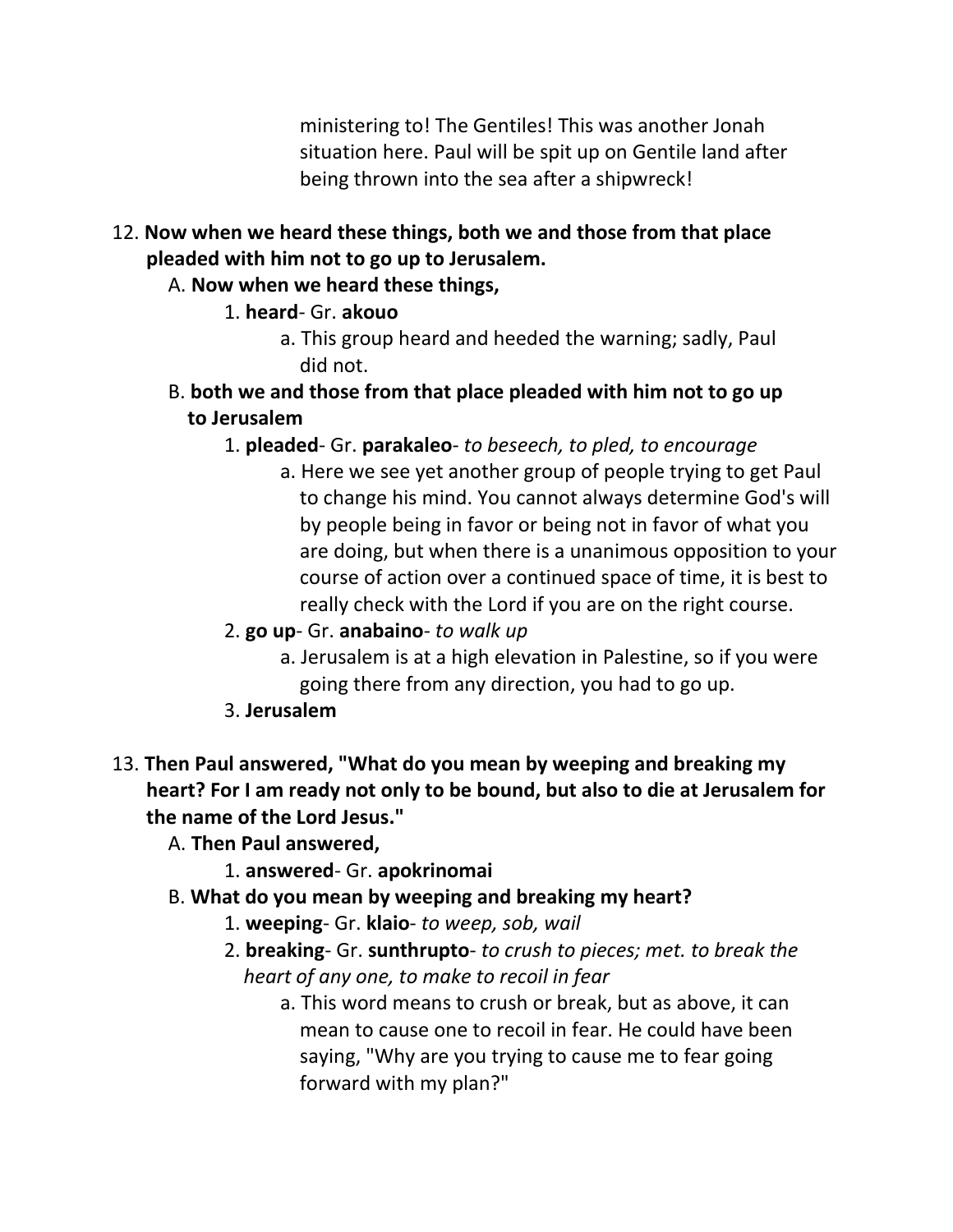b. Again, why would the Holy Spirit ask Paul to go to Jerusalem and accept the mission only to have people raised up along the way to warn him about what awaited him, which would only cause fear in him to complete the mission?

#### 3. **heart**- Gr. **kardia**

a. Their emotional pleas were breaking his heart, but not his will.

### C. **For I am ready not only to be bound,**

- 1. **ready** Gr. **hetoimos** *ready, prepared*
	- a. We need to be ready and prepared in our hearts for what God has called us to do. In this case, he was ready for something that God had NOT called him to do.

## 2. **bound**- Gr. **deo**

### D. **but also to die at Jerusalem for the name of the Lord Jesus**

### 1. **die**- Gr. **apothnesko**

- a. Here we see a very noble sentiment by Paul, which he meant with all his heart. He was ready to die for the Lord. There is a problem with this. God did not call him to die for Him in Jerusalem. He was not called to Jerusalem at all!
- b. Most Christians that read this say, "Now that is what a Christian ought to be right there! You need to be ready to put it all on the line for Jesus! This is awesome!" The thing we need to see is that when we get into the flesh, we revert back to our version of flesh that we developed before we came to Christ. Paul had 100% prime USDA choice flesh. He had very refined, noble looking, religious flesh. When Paul got into the flesh, he got religious, and it looked very, very good! We see an example of this when Barnabas wanted to take John Mark with them on their second missionary journey, but Paul refused because Mark had failed them on the first journey. They ended up fighting over it and having a ministry split. Later, Paul admitted that John Mark was needed for the ministry and requested his help.
- c. Religious flesh always offers up to God what He did not request or ask for. God did not ask that Paul die for him in Jerusalem.
- 2. **name** Gr. **onoma**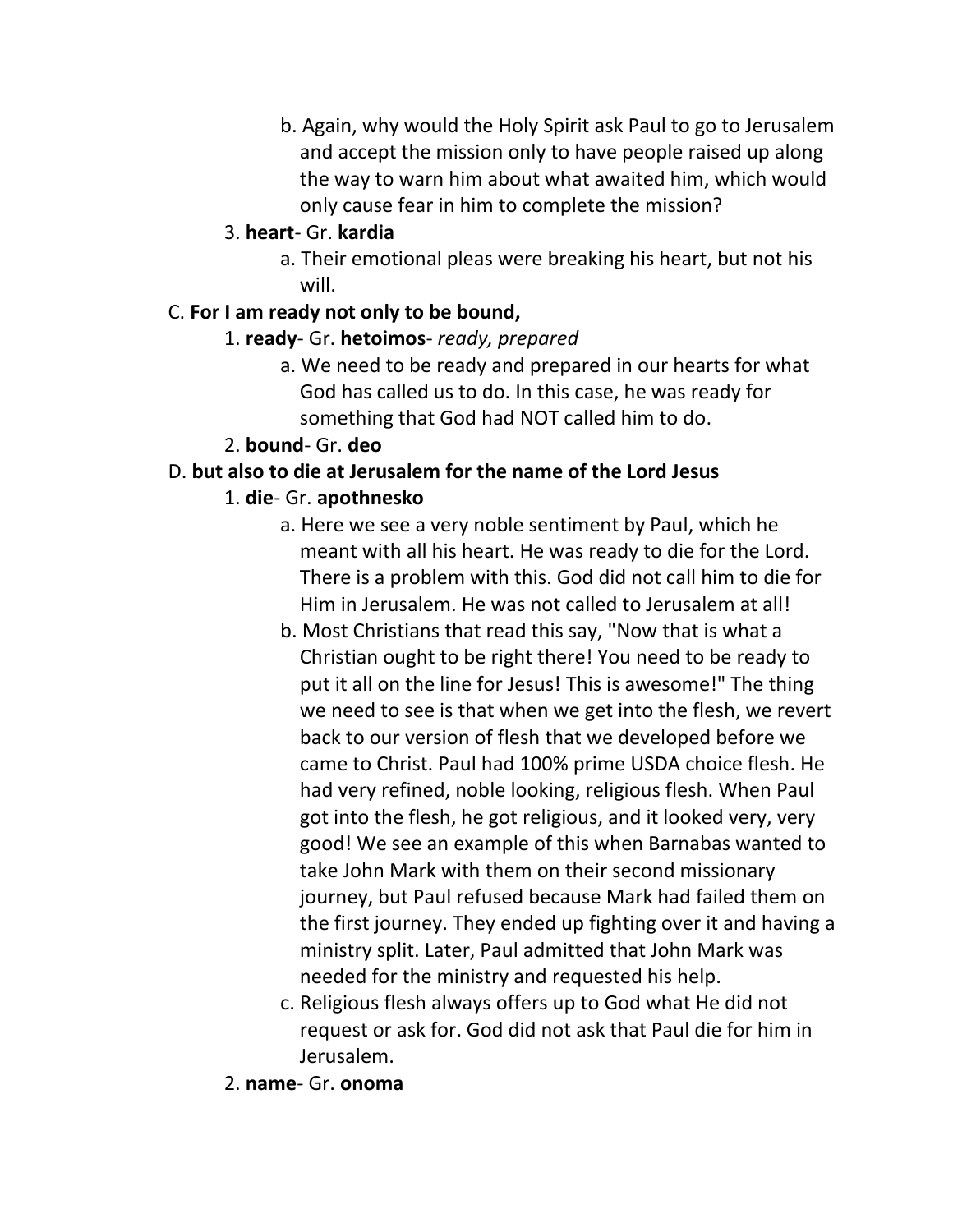- 14. **So when he would not be persuaded, we ceased, saying, "The will of the Lord be done."**
	- A. **So when he would not be persuaded,**
		- 1. **persuaded** Gr. **peitho**
			- a. When you have already decided on a course of action, it is hard to be persuaded to change it.
	- B. **we ceased,**
		- 1. **ceased** Gr. **hesuchazo** *to be silent or quiet, acquiesce, to desist from discussion*
			- a. This is a wise course when someone is not persuaded. It is not up to us to persuade someone. We can share with someone but it is not up to us to force them to be persuaded.
	- C. **saying** Gr. **epo**
	- D. **the will of the Lord be done**
		- 1. **will** Gr. **thelema**
		- 2. **Lord** Gr. **kurios**
		- 3. **done** Gr. **ginomai** *come to pass*
			- a. Some take this to mean that they acknowledged that Paul's going to Jerusalem was the will of God. That is not what this is saying. If these people knew it was God's will for Paul to go to Jerusalem and were trying to persuade him to not go, then that would have been sinful and wrong. All this is saying is that they put Paul in God's hands and trusted God to bring out His will through the situation.
			- b. We need to commend people into God's hands and pray that God will work out His will in their lives, especially when it looks like they are headed in the wrong direction.

## 15. **And after those days we packed and went up to Jerusalem.**

- A. **days** Gr. **hemera**
- B. **packed** Gr. **aposkeuazo** *to pack up (one's) baggage*
- C. **went up** Gr. **anabaino**
	- 1. This must have been a very anxious time for Luke and the rest of the team, knowing bad things were about to go down.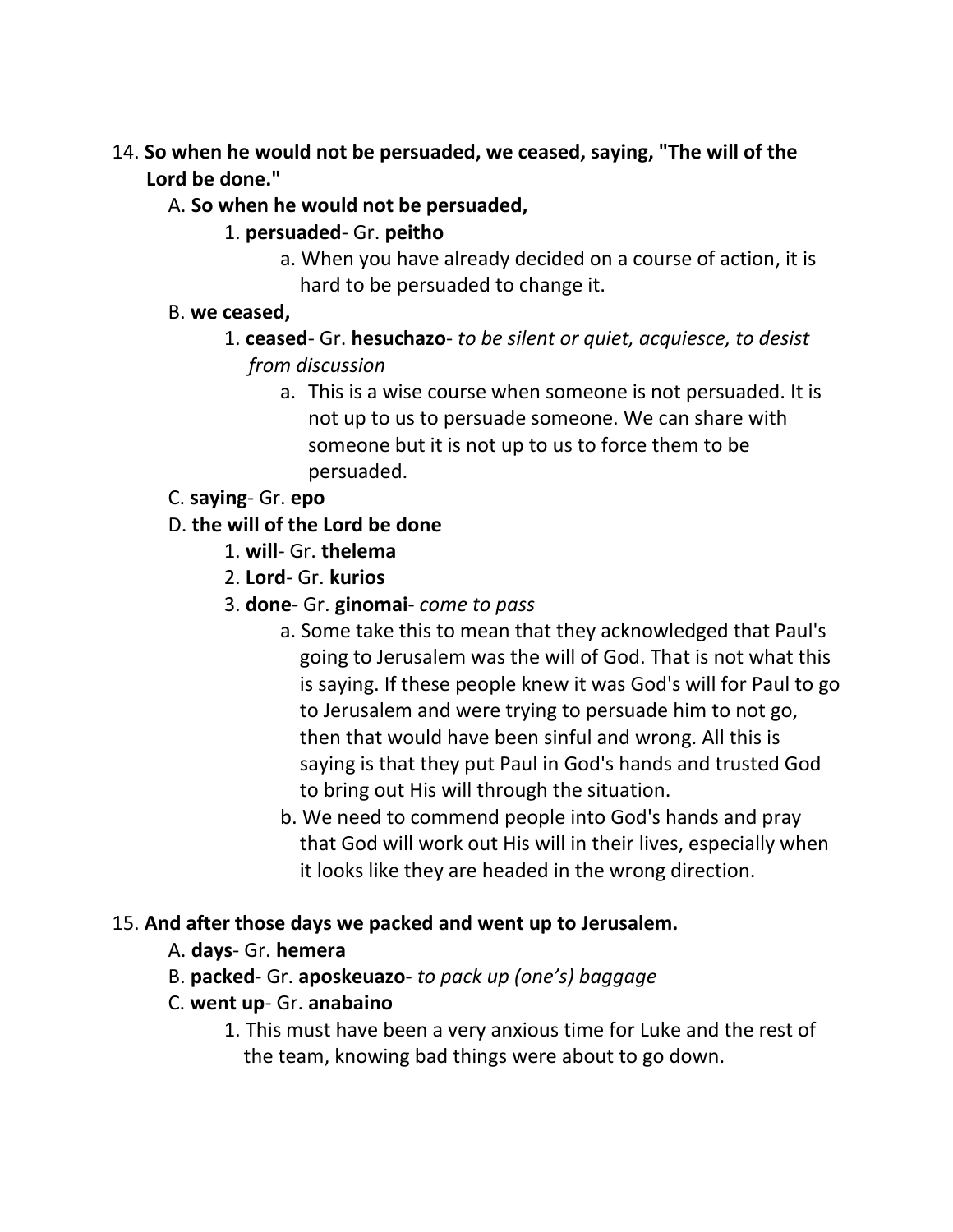- 16. **Also some of the disciples from Caesarea went with us and brought with them a certain Mnason of Cyprus, an early disciple, with whom we were to lodge.**
	- A. **Also some of the disciples from Caesarea went with us and brought with them a certain Mnason of Cyprus,**
		- 1. **disciples** Gr. **mathetes**
		- 2. **Caesarea**
		- 3. **went** Gr. **sunerchomai** *to come with*
		- 4. **brought** Gr. **ago**
			- a. *The original in this place would be better translated, "And brought us to Mnason of Cyprus, an old disciple," etc. It is evident that, though Mnason was originally of Cyprus, yet he was now an inhabitant of Jerusalem, and was well known to the disciples at Caesarea. It is possible that he might have been at Caesarea, and accompanied Paul to Jerusalem; but the more correct interpretation of the passage is, that Paul and his fellow-travelers were conducted to his house in Jerusalem, and that he was not with them in the journey*. -Barnes Commentary
		- 5. **Mnason** means *remember*
			- a. It is very interesting that the Holy Spirit chose to mention this man, Mnason. His name means "remember". He was an early disciple, before Paul had gotten saved, when he was still Saul of Tarsus, the hater of Christians. It is interesting that right when they got to Jerusalem, Paul would meet this man, Mnason. God was again trying to get Paul's attention through this man. This man's name means "remember." His presence was saying, "Remember Paul before you were saved, how you were so hard, obstinate, and hostile to the faith? Well, that is the same kind of person you are about to deal with right now! "

# 6. **Cyprus**

## B. **an early disciple,**

- 1. **early** Gr. **archaios** *old*
	- a. This man was saved before Paul was. He may have been one of the three thousand that were saved on the Day of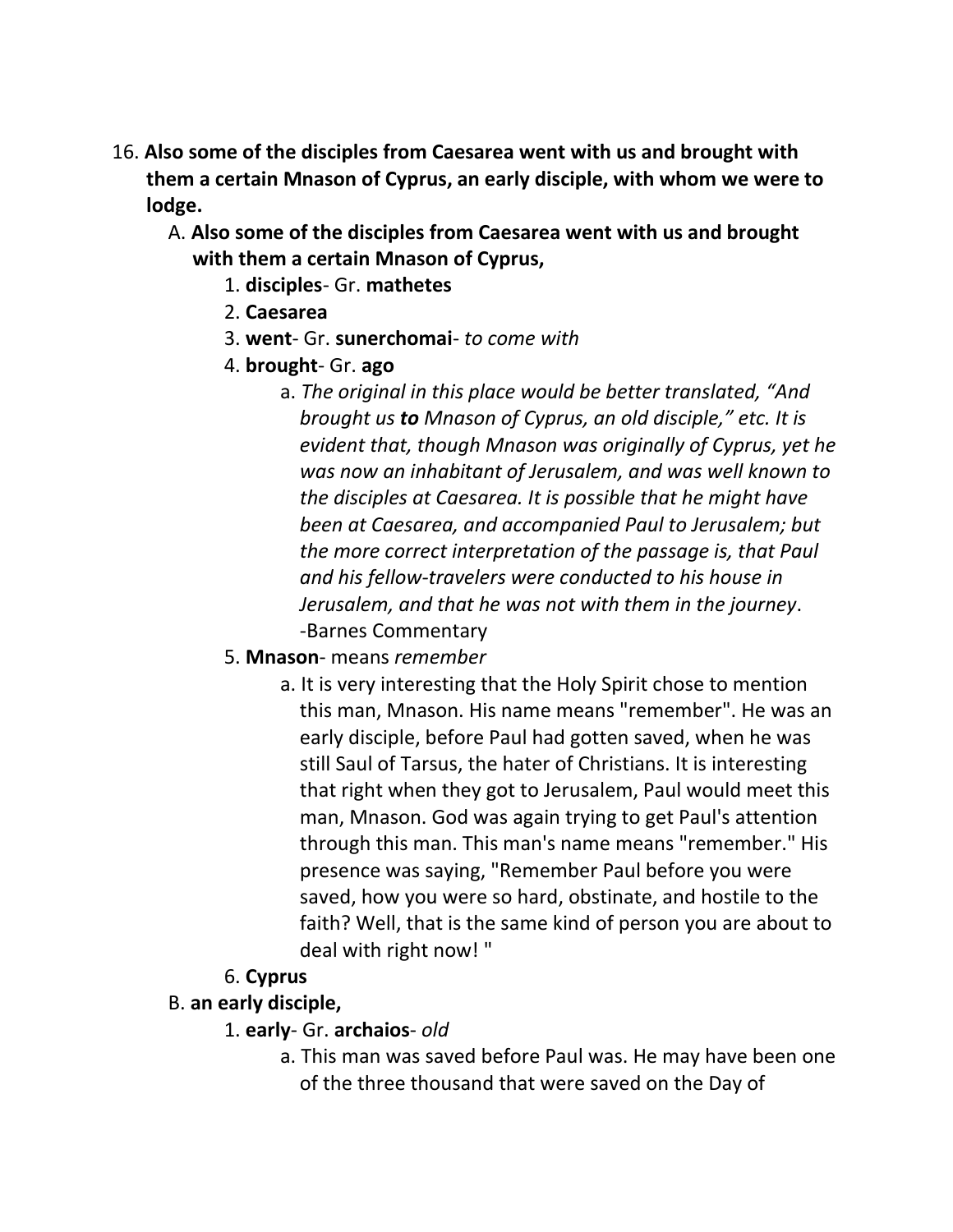Pentecost, coming to Jerusalem for that feast and staying afterwards.

- 2. **disciple** Gr. **mathetes**
- C. **with whom we were to lodge**
	- 1. **lodge** Gr. **xenizo** *to lodge as strangers*

## 17. **And when we had come to Jerusalem, the brethren received us gladly.**

A. **And when the we had come to Jerusalem,**

- 1. **come** Gr. **ginomai** *came, arrived*
- 2. **Jerusalem**
- B. **the brethren received us gladly**
	- 1. **brethren** Gr. **adelphos**
	- 2. **received** Gr. **dechomai** *to embrace, welcome*
		- a. This visit to Jerusalem seemed to have started well but would not end well.
	- 3. **gladly** Gr. **asmenos** *with joy, delight*
		- a. The brethren will receive us usually when we agree with them, but not so much when we do not.
- 18. **On the following** *day* **Paul went in with us to James, and all the elders were present.**

A. **On the following day Paul went in with us to James,**

1. **following day**- Gr. **epiousa**- *be at hand, next, following, on the following day*

- 2. **went in-** Gr. **eiseimi***- to go into*
- 3. **James**
	- a. *James, the so-called brother of the Lord (see Gal\_1:19; Gal\_2:9), and the writer of the New Testament epistle which bears his name, who is generally supposed to have presided over the earliest church Council (see Acts 15) , occupied a peculiar position of authority among the Jerusalem Christians. His history was a strange one. During the Lord's earthly life, James, with the rest of 'His brethren' seems to have been a disbeliever in His mission. He was converted by that appearance of the Risen One specially related by Paul (1Co\_15:7),—'After that He was seen of James.' At a*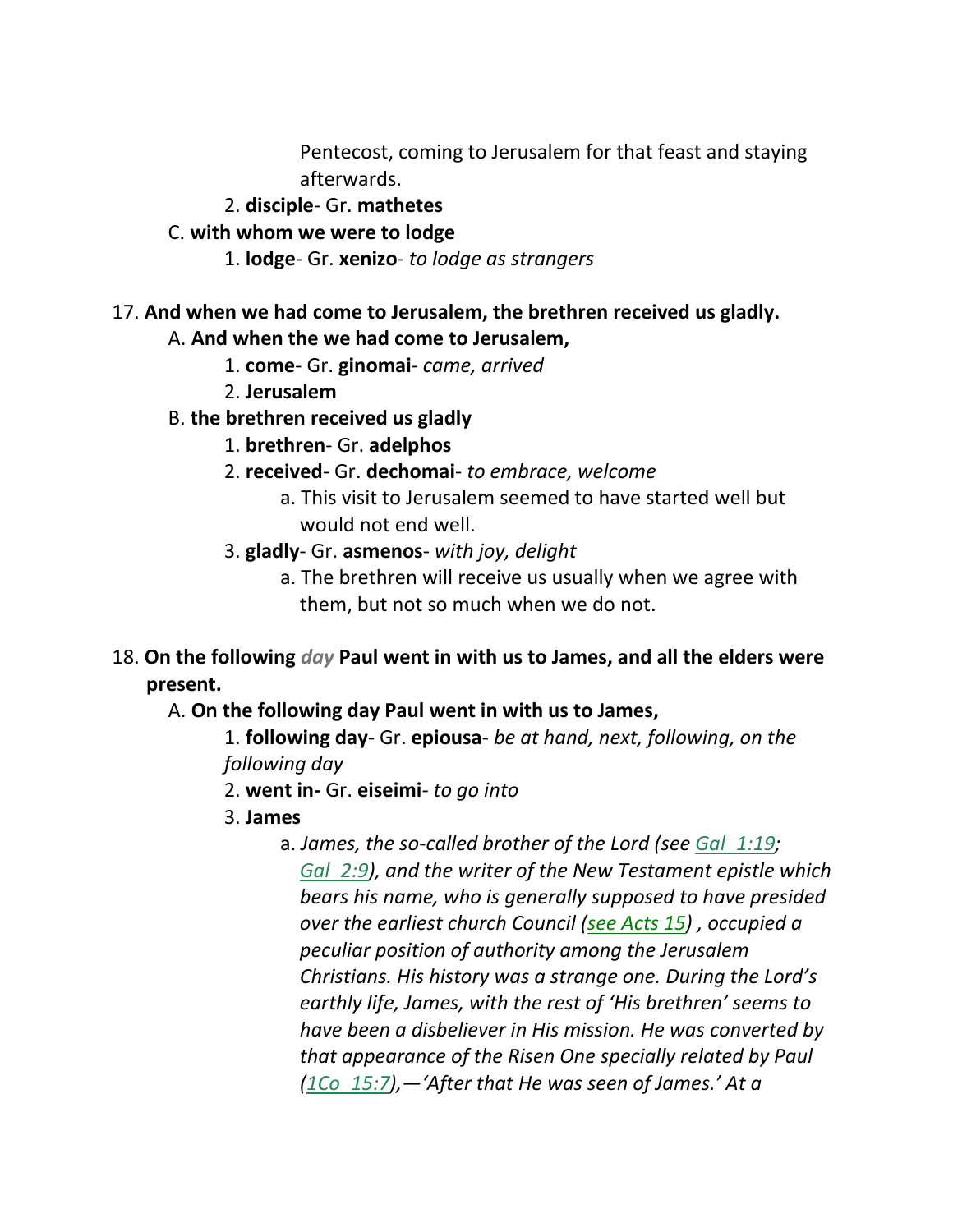*comparatively early period of the Church's history he appears to have been selected as the resident head of the Jerusalem community. He possessed two qualifications which marked him out for this peculiar distinction,—his relationship after the flesh to the risen Jesus, and his faithful observance of the Mosaic law and ordinances, to which he seems to have added a rigorous asceticism. His surname of the 'just' or 'righteous,' by which name he was generally known in the records of the early Church, is a witness that he was, if not the stem ascetic of the tradition above quoted, at least a rigid observer of the Mosaic ritual and law. It has been happily remarked by Dr. Schaff (History of the Apostolic Church, vol. i. book I), that 'the influence of James was altogether necessary. He was not to outlive the destruction of Jerusalem and the temple. Shortly before it (according to Hegesippus), in the year 69, after having borne powerful testimony to the Messiahship of Jesus, he was thrown down from the pinnacle of the temple and stoned by the Pharisees. His last words were, "I beg of Thee, Lord God Father, forgive them, for they know not what they do." He was buried by the temple.'* -Popular NT Commentary

- b. James had a very strong personality. He also did not have the revelation of grace and the freedom from the Law that Paul did. The Pauline revelation of grace is just that! It was given to Paul. Many contemporaries of Paul did not understand what Paul understood- even Peter!
- c. **2Pe 3:16** as also in all his epistles, speaking in them of these things, in which are some things hard to understand, which untaught and unstable *people* twist to their own destruction, as *they do* also the rest of the Scriptures.
- d. James had such a strong personality, that Peter was afraid of James when he was enjoying grace and its freedom in a Gentile church in Antioch. Messengers came to Peter, from James, and out of fear, he separated himself from the Gentiles and from eating with them.
- e. Gal 2:11 Now when Peter had come to Antioch, I withstood him to his face, because he was to be blamed;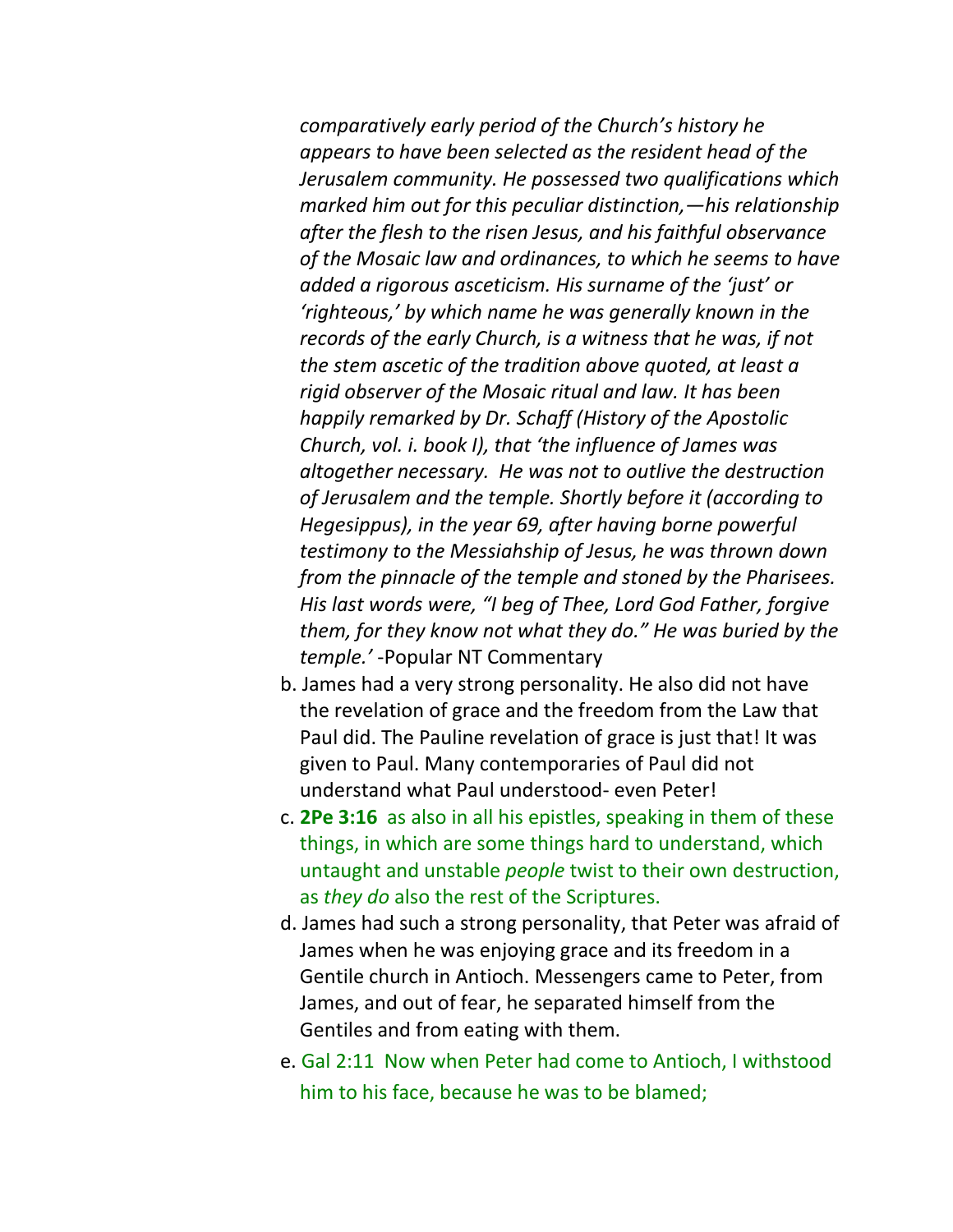Gal 2:12 for before certain men **came from James**, he would eat with the Gentiles; but when they came, he withdrew and separated himself, **fearing** those who were of the circumcision.

f. Paul rebuked Peter for his duplicity and the turning from grace to legalism, but it would be Paul's turn to do that. James pressured Paul about him showing that he was still under the Law and Paul goes with it! He had just written the book of Romans, wherein he clearly taught that **we [including himself]** were dead to the Law so we could live for another, even Jesus Christ. Rom. 7:4 Paul had a turn at duplicity, turning from grace to legalism. He clearly states in Rom. 6:14 that we are no longer under the Law but under Grace.

### B. **and all the elders were present**

### 1. **elders**- Gr. **presbuteros**- *mature ones*

- a. They were mature in the teaching of Moses, but not so much in the understanding of grace.
- 2. **present** Gr. **paraginomai** *to appear publically*
- 19. **When he had greeted them, he told in detail those things which God had done among the Gentiles through his ministry.**

## A. **When he had greeted them,**

- 1. **greeted** Gr. **aspazomai** *to embrace*
	- a. The religious will embrace you if you agree with them and follow what they say.
- B. **he told in detail those things which God had done among the Gentiles through His ministry**

1. **told** - Gr. **exegeomai**- *to detail, to set forth in language; to tell, narrate, recount*

- 2. **in detail** Gr. **kata heis hekastos** *according to each and every one*
	- a. This was what had happened on his second and third missionary journeys. Paul had already reported to them at an earlier date what happened during his first missionary journey. Gal. 2:1-9
- 3. **done** Gr. **poieo**
- 4. **Gentiles** Gr. **ethnos**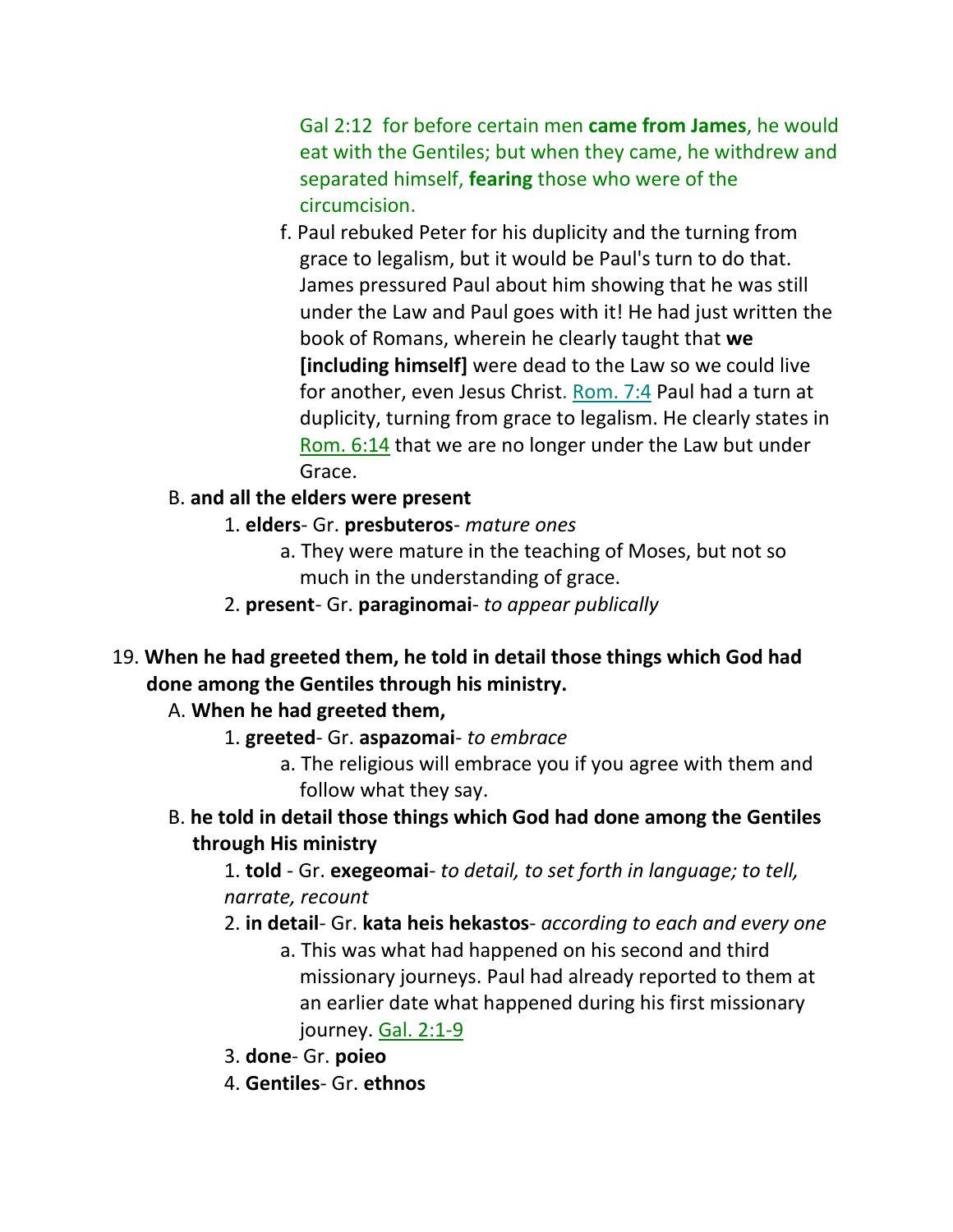- a. Paul chose to only talk about his ministry among the Gentiles, and did not choose to discuss that everywhere he had gone he had attempted to preach his grace message to Jews first. Of course, the religious and legalistic Jews did not want to hear about being free from the Law. Neither did James and the rest of the Jewish leadership in Jerusalem!
- b. Earlier, Paul had been ordained by the church leadership in Jerusalem, and it was directed to him to go to the Gentiles, and Peter to go to the Jews. However, Paul left there and went straight to the Jews first, which he did, wherever he went. Paul leaves this out for good reason.
- 5. **ministry** Gr. **diakonia** *service*
	- a. At the root of our calling on the earth is to serve others. A minister is a servant. Understanding this keeps us in the place of humility. Many "ministers" seek to be served. Jesus came to serve, not be served. Mark 10:45 He is our example.
- 20. **And when they heard** *it,* **they glorified the Lord. And they said to him, "You see, brother, how many myriads of Jews there are who have believed, and they are all zealous for the law;**

A. **And when they heard it,**

1. **heard**- Gr. **akouo**

B. **they glorified the Lord**

- 1. **glorified** Gr. **doxazo**
	- a. They glorified the Lord for what He was doing among the Gentiles, who were lower class believers in their minds. They said they did not need to keep the Law, but the religiously superior Jews still felt that they needed to keep the Law in their thinking.
	- b. They praised God for what He was doing among the Gentiles, but quickly James will turn and try to get Paul to agree that the Jews were still under the Law.
- 2. **Lord** Gr. **kurios**
- C. **And they said to him,**
	- 1. **said** Gr. **epo**
- D. **You see,**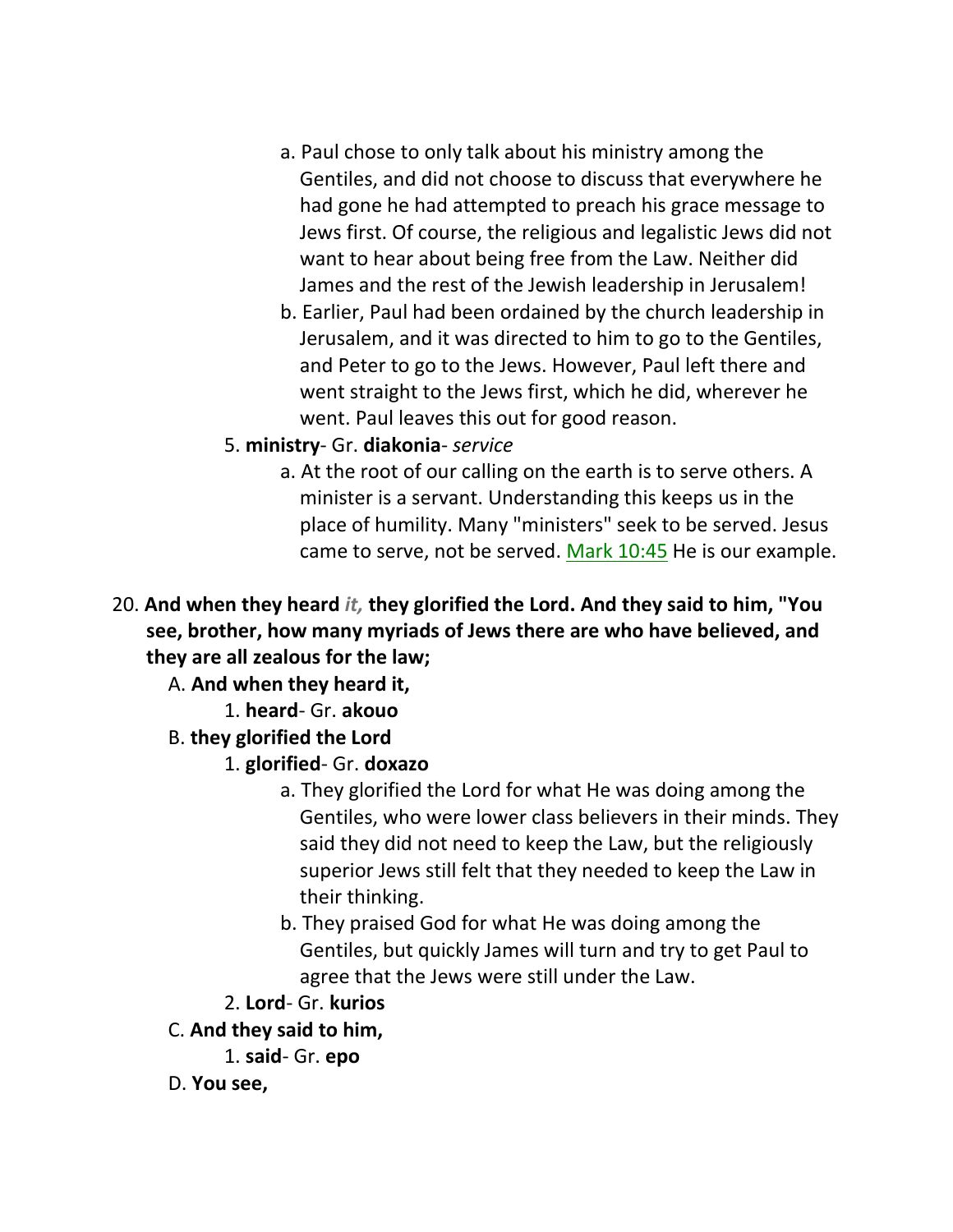### 1. **see**- Gr. **theoreo**

a. Obviously, this was something that James had on his agenda to talk to Paul about from the beginning. When Paul gave his praise reports, James said "Praise God!" and then got right into what he wanted to talk to brother Paul about.

### E. **brother**- Gr. **adelphos**

1. I can almost hear the religious tone this word was said in- You see, Bruuuther...

### F. **how many myriads of Jews there are who have believed,**

- 1. **myriads** Gr. **murias** *a myriad, ten thousand, a vast multitude*
	- a. The use of this word is to put pressure on Paul to submit to his(James') direction -"This is what I think and a vast multitude agrees to as well!"
	- b. People try to use this tactic to put pressure on you. "Everyone thinks this" or "Everyone agrees".

### 2. **Jews**

## 3. **believed**- Gr. **pisteuo**

a. These are Jews that had accepted Jesus Christ as the Messiah and Savior, just like Paul had. I doubt there were myriads of Jews that had accepted Christ. Relatively few Jews have received Christ over the last 2000 years compared to Gentiles.

## G. **and they are all zealous for the law**

## 1. **zealous**- Gr. **zelotes**

- a. It is good to have zeal, if it is zeal for the right things. Gal. 4:18
- b. The religious jews were zealous, but not according to knowledge. They went about trying to establish their own righteousness by the law. Christ is the end of the law for those who believe in Him. Rom. 10:3-4

Do you know who wrote that? Paul.

 Do you know where he wrote that? In the book of Romans. Do you know when he wrote the book of Romans? He had just written it before this trip to Jerusalem. Now Paul is bowing to this legalistic zeal and becoming a hypocrite.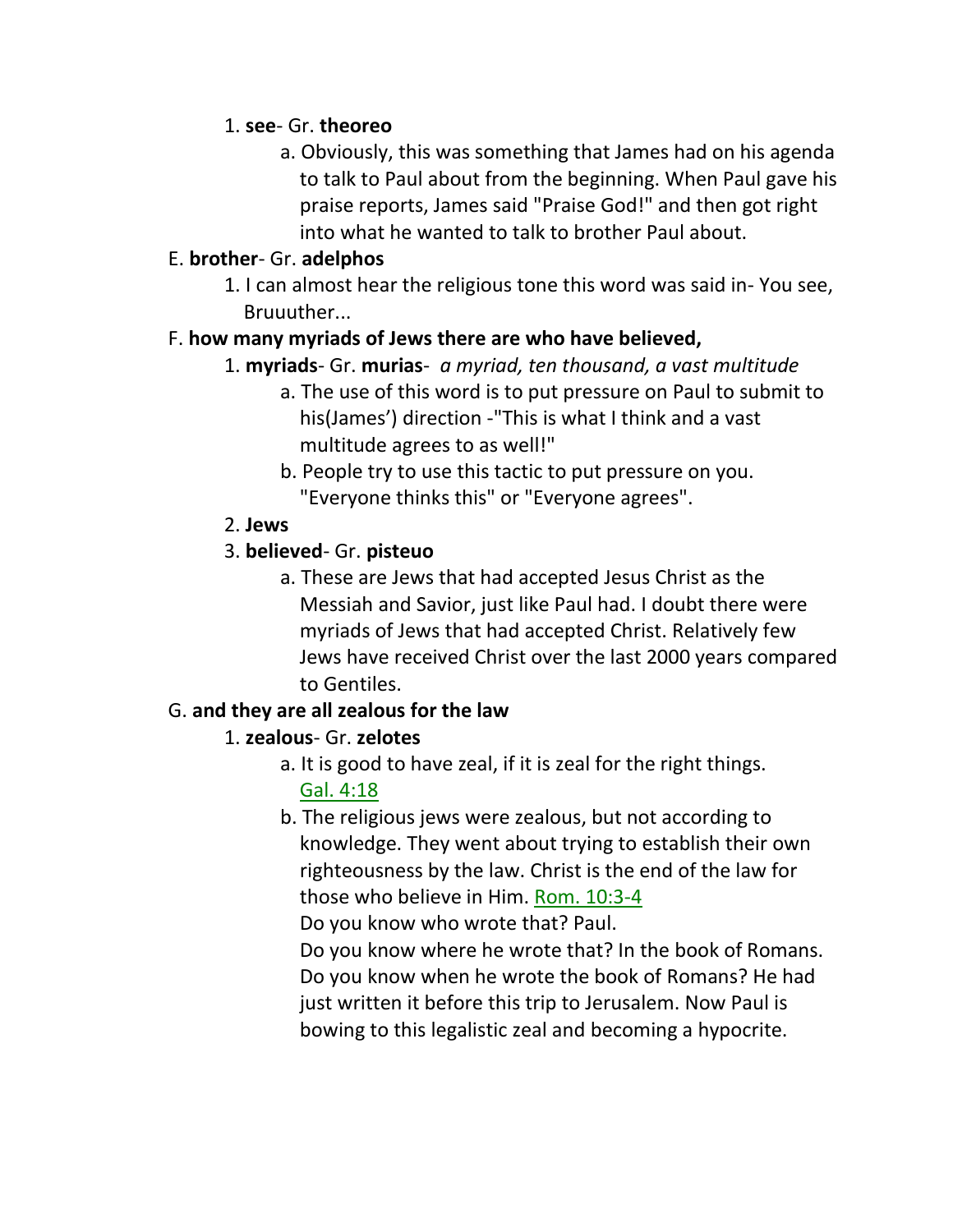### 2. **law**- Gr. **nomos**

- a. This is the case today. There are many Christians that are zealous for the law. Being zealous for the law in this case was zealous about being under the Law and keeping the law. Christians have died to the law and are set free from being under the law. We are now under grace. Rom. 6:14
- 21. **but they have been informed about you that you teach all the Jews who are among the Gentiles to forsake Moses, saying that they ought not to circumcise** *their* **children nor to walk according to the customs.**

A. **but they have been informed about you that you teach all the Jews who are among the Gentiles to forsake Moses,**

- 1. **informed** Gr. **katecheo** *to inform by word of mouth* a. Word of mouth is often not reliable.
- 2. **teach** Gr. **didasko**
- 3. **Jews**
- 4. **Gentiles** Gr. **ethnos**
- 5. **forsake** Gr. **apostasia** *defection from truth*
- 6. **Moses** means *drawn out*
	- a. So when are we now to be committed to Moses instead of Jesus?
	- b. The use of the name of Moses refers to the torah- the first five books of the bible or what is called the law. These are the books Moses wrote.
	- c. We are not to embrace and hold on to the Law, but the person who the law represents and foreshadows, who is Jesus Christ. Would you rather try to embrace the shadow of your loved one, or your actual loved one? The law was but a shadow that was cast by the person of Jesus.

## B. **saying that they ought not to circumcise their children nor to walk according to customs**

- 1. **saying** Gr. **lego**
- 2. **circumcise** Gr. **peritome**
	- a. You can be circumcised in the new covenant, but it avails absolutely nothing! Gal. 5:2-3, 6 Faith in Jesus does! It is a spiritual circumcision that matters. Rom. 2:28-29 Paul wrote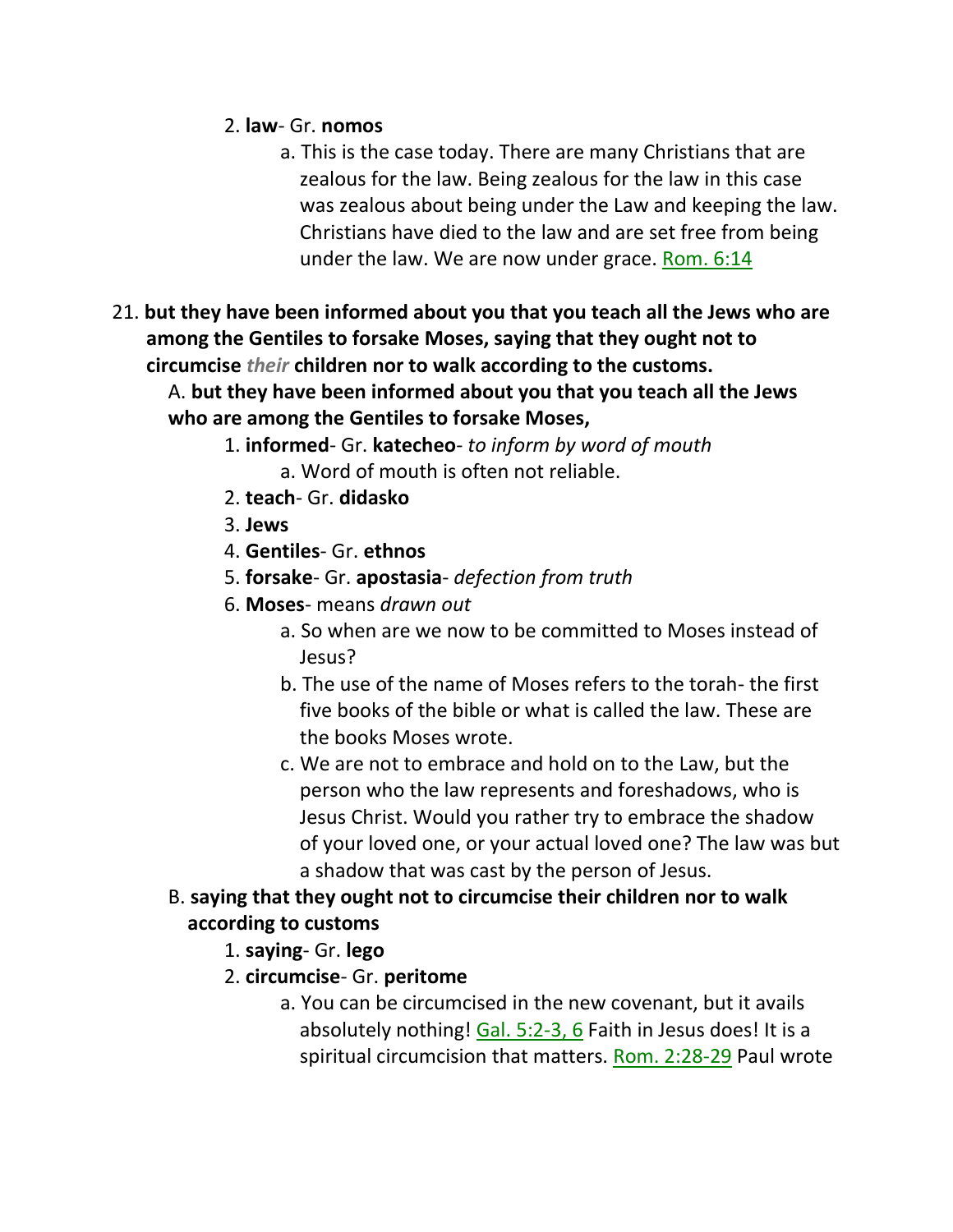these things! He should have quoted his own scripture to James at this point, but nope, he was silent.

- 3. **children** Gr. **teknon**
- 4. **walk** Gr. **peripateo**
- 5. **customs** Gr. **ethos**
	- a. So, when are we to preach and teach customs? The traditions of man make the Word of God of none effect. Mark 7:32
	- b. You might observe a custom, but make sure you do not make it something that gives you special merit with God, or is something everyone must do to be right with God or be blessed by God. It is ok to celebrate you heritage or culture, but that does not make you closer to God nor something everyone else must do.
- 22. **What then? The assembly must certainly meet, for they will hear that you have come.**
	- A. **What then?**
	- B. **The assembly must certainly meet,**
		- 1. **assembly** Gr. **plethos** *a great number, of men or things*
			- a. This is further pressure upon Paul. A great number of Jews are about to convene and they all are wondering about his faithfulness to the law and to the Jewish traditions.
		- 2. **meet** Gr. **sunerchomai** *come together*
			- a. The multitude were there for the feast of Pentecost.
	- C. **for they will hear that you have come**
		- 1. **hear** Gr. **akouo**
			- a. Paul was a well know figure even though the majority had only heard of him.
		- 2. **come** Gr. **erchomai**

### 23. **Therefore do what we tell you: We have four men who have taken a vow.** A. **Therefore do what we tell you,**

- 1. **do** Gr. **poieo**
	- a. James had set up a scenario that put great pressure on Paul and now he is telling Paul- **Do this!** Paul should have said **no!**
- 2. **tell** Gr. **lego**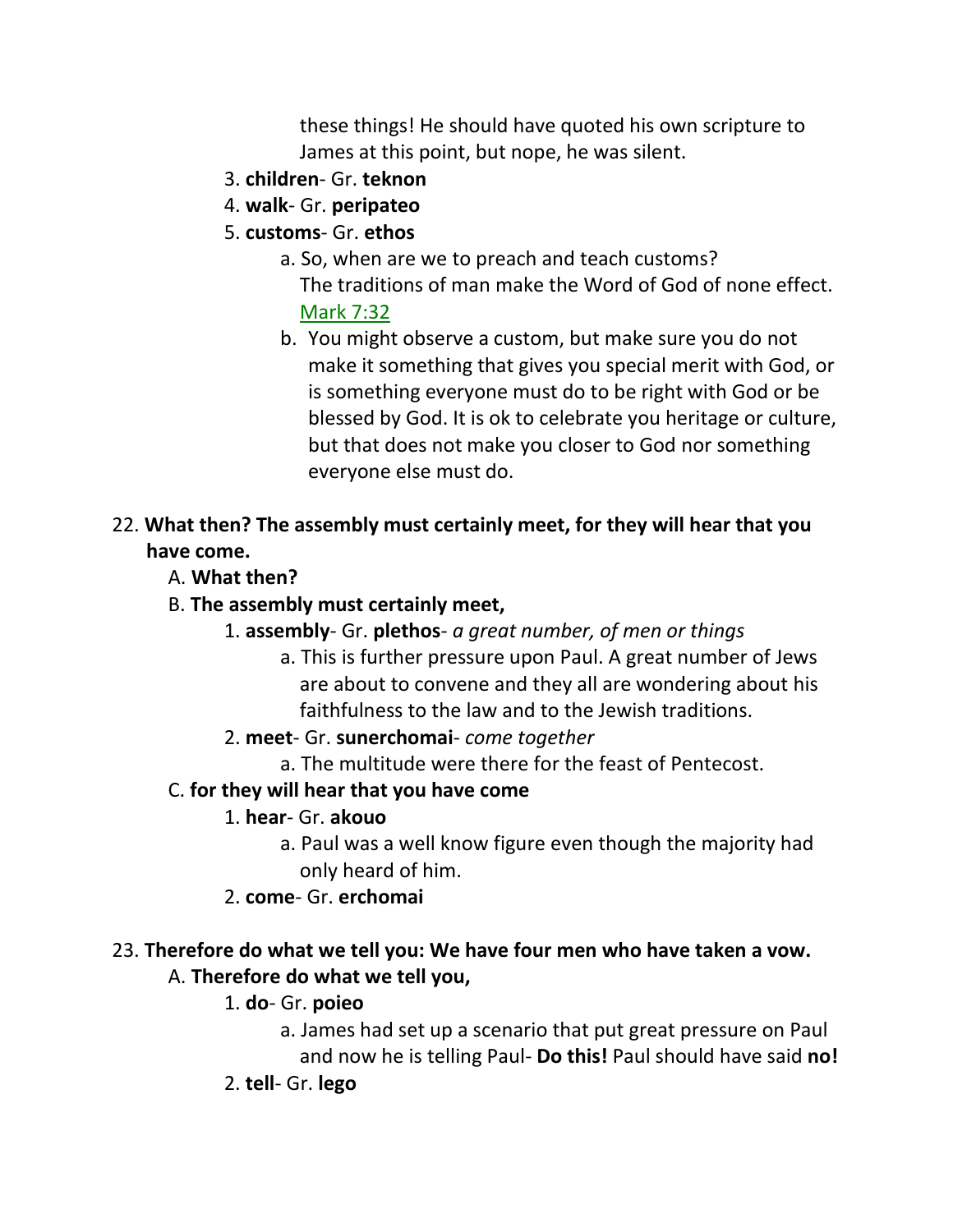#### B. **We have four men who have taken a vow**

- 1. **four** Gr. **tessares**
- 2. **men** Gr. **aner**
- 3. **taken** Gr. **echo** *to have*
- 4. **vow** Gr. **euche epi** *a vow upon*
	- a. *From the shaving of the head, mentioned immediately after, it is evident that the four men in question were under the vow of Nazariteship; and that the days of their vow were nearly at an end, as they were about to shave their heads; for, during the time of the Nazariteship, the hair was permitted to grow, and only shaven off at the termination of the vow. Among the Jews, it was common to make vows to God on extraordinary occasions; and that of the Nazarite appears to have been one of the most common*.
		- Clarke Commentary
	- b. The Nazarite vow is mentioned in Num. 6:1-21
- 24. **Take them and be purified with them, and pay their expenses so that they may shave** *their* **heads, and that all may know that those things of which they were informed concerning you are nothing, but** *that* **you yourself also walk orderly and keep the law.**
	- A. **Take them and be purified with them,**
		- 1. **take** Gr. **paralambano**
		- 2. **purified** Gr. **hagnizo**
			- a. James is telling Paul to purify himself. We are only purified by the blood of Jesus, not by the law!
			- b. Paul should have quoted what he wrote in **Heb 10:2** For then [animal sacrifices] would they not have ceased to be offered? For the worshipers, **once purified**, would have had no more consciousness of sins.
	- B. **and pay their expenses so that they may shave their heads,**
		- 1. **pay expenses** Gr. **dapanao** *to incur cost*
			- a. *Share with them the expense of the offerings required when the vow is completed. Those offerings were a ram of a year old for a burnt-offering, a sheep of the same age for a sin*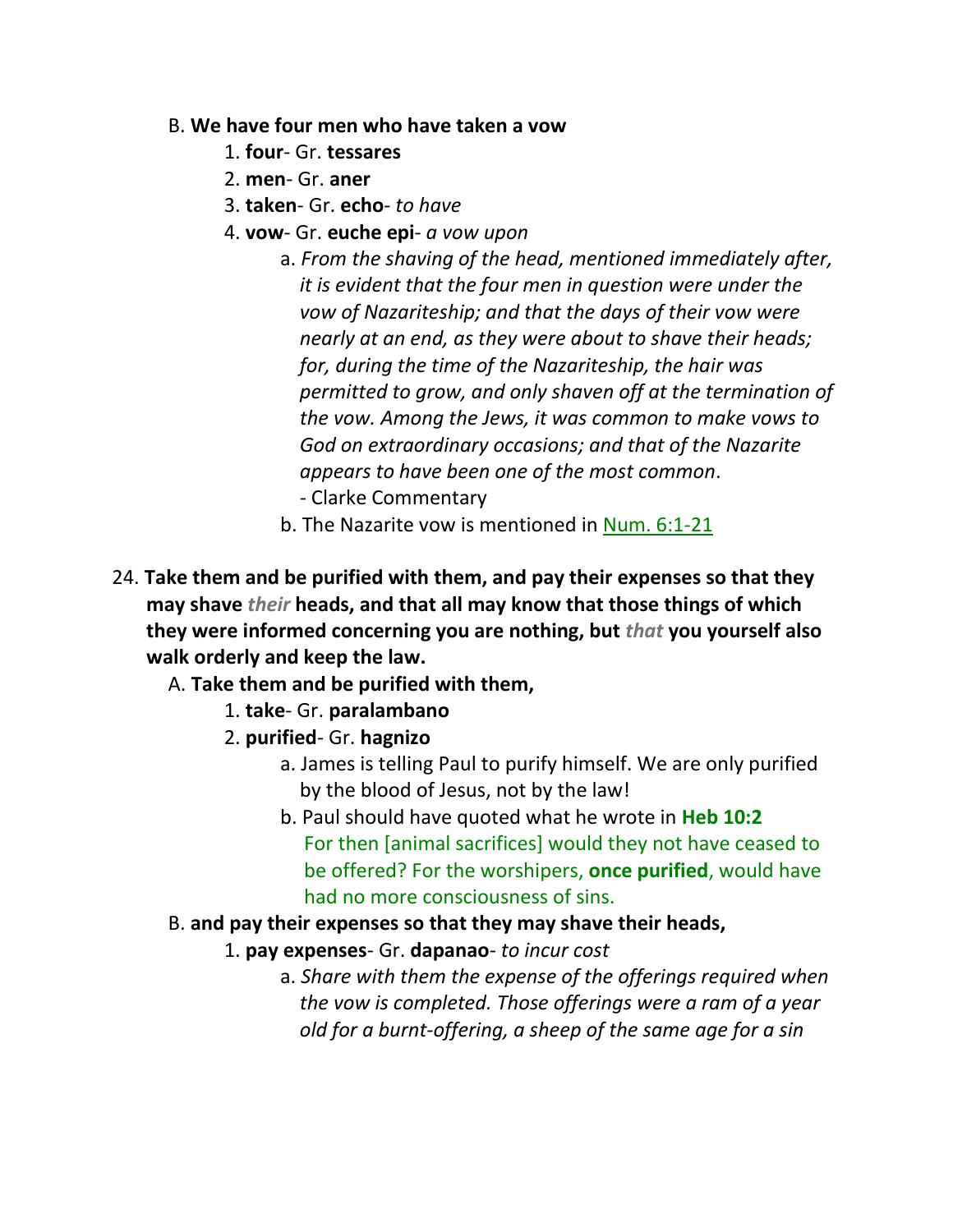*offering, a ram for a thank-offering, a basket of unleavened cakes, and a libation of wine.* See Num\_6:13-20.  *-*Barnes Commentary

- b. **Hold on!** Do you see what is happening here? James is asking Paul to pay for the animal sacrifices for the four men and for himself that went with the Nazarite vow! James is asking Paul to sacrifice animals that represents Jesus' final and complete sacrifice on the cross! He is asking Paul to put faith in the blood of animals to find favor with God! Paul should have said **NO, NO, NO, NO, NO!!!!!!!**
- c. Paul should have quoted to James what he wrote in Heb. 10:1-14. The blood of animals have no value towards God. It is only the blood of Jesus that provides acceptance and blessing from God.
- 2. **shave** Gr. **xurao**
- 3. **heads** Gr. **kephale**
	- a. This was done at the end of a Nazarite vow.
- C. **and that all may know that those things of which they were informed concerning you are nothing,**
	- 1. **know** Gr. **ginosko** *to know by experience*
		- a. James is saying, "Prove you are a keeper of the law". Paul will submit to going back under the law so he could get an opportunity to preach grace to them. That is not a good place!
	- 2. **informed** Gr. **katecheo**
	- 3. **nothing** Gr. **oudeis**

# D. **but that you yourself also walk orderly and keep the law**

# 1. **walk orderly**- Gr. **stoicheo**

- a. Another pressure tactic. "Paul, if you do this then everyone will know you walk orderly." In other words, he was saying, "If you don't, everyone will know you are disorderly!"
- b. The only way to walk orderly is to walk by faith in the finished work of Jesus. Walking orderly in the New Covenant is to walk by faith in our new creation. We are a new creation by grace, not by keeping the law.
- c. Paul should have quoted his own writing at this point.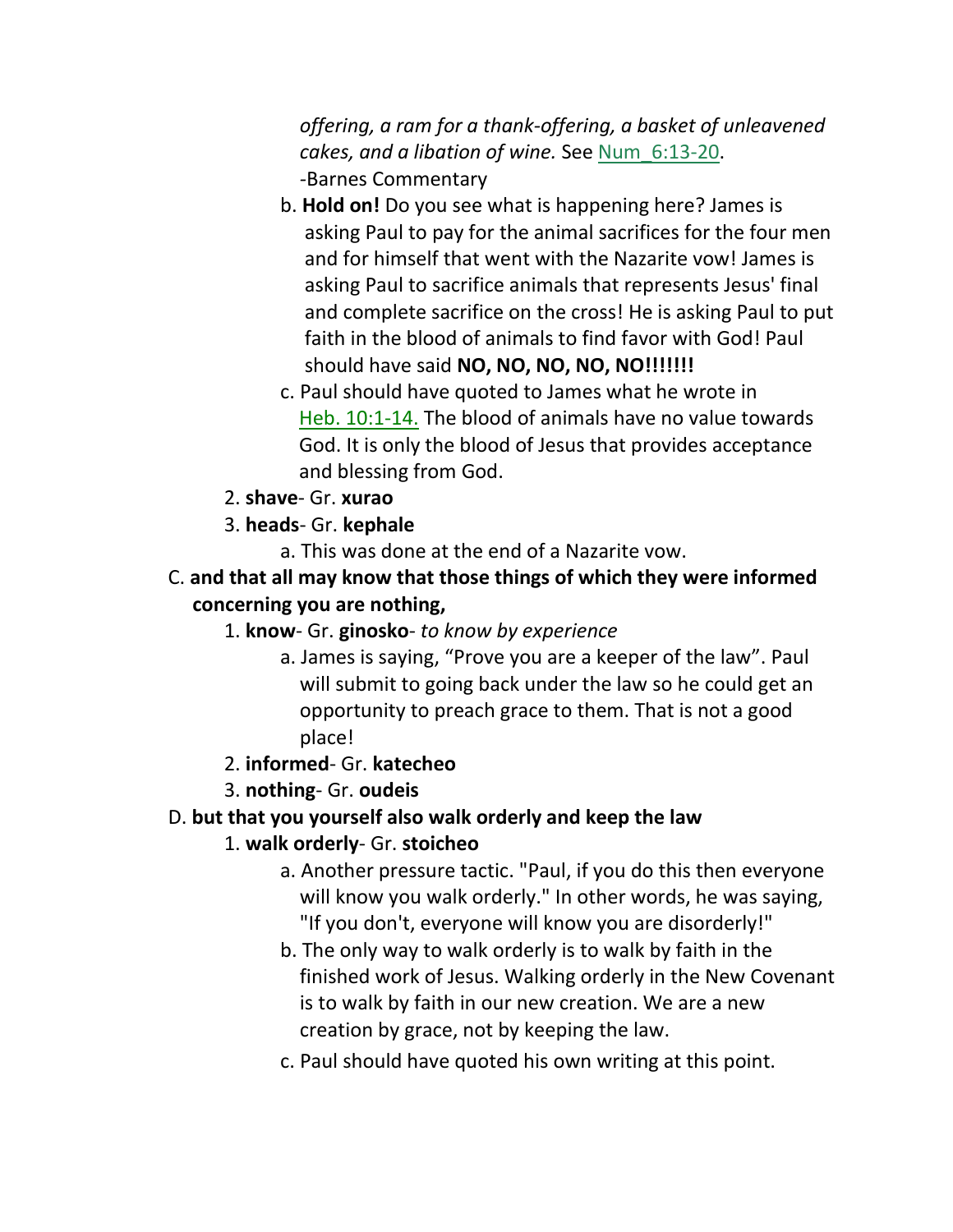Gal 6:15 For in Christ Jesus neither circumcision nor uncircumcision avails anything, but a new creation. **Gal 6:16** And as many as walk [Gr. **stoicheo**] according to this rule, peace and mercy *be* upon them, and upon the Israel of God.

#### 2. **keep**- Gr. **phulasso**

- a. At this point Paul's red light buzzer should have been going off big time! He should have remembered his own teaching and quoted it to James what he had preached earlier to Peter in Antioch: Gal 2:16 knowing that a man is not justified by the works of the law but by faith in Jesus Christ, even we have believed in Christ Jesus, that we might be justified by faith in Christ and not by the works of the law; for by the works of the law no flesh shall be justified. Gal 2:17 "But if, while we seek to be justified by Christ, we ourselves also are found sinners, *is* Christ therefore a minister of sin? Certainly not! Gal 2:18 For if I build again those things which I destroyed, I make myself a transgressor. Gal 2:19 For **I through the law died to the law** that I might live to God.
- b. I have a question. How can you be a keeper of the law and dead to the law at the same time? You cannot. You can only do that by faith in Jesus who the law represents!
- c. James, himself, later would get a revelation of grace in relation to the law and will say in his letter what he would write later in his life: **Jas 2:10** For whoever shall keep the whole law, and yet stumble in one *point,* he is guilty of all. At this point James does not have the revelation of grace Paul had. The grace message given to the church came to Paul first. It is called the Pauline revelation. Peter even said that he had a problem understanding things Paul wrote about.
- d. No one ever kept the law but Jesus!
- 3. **law** Gr. **nomos**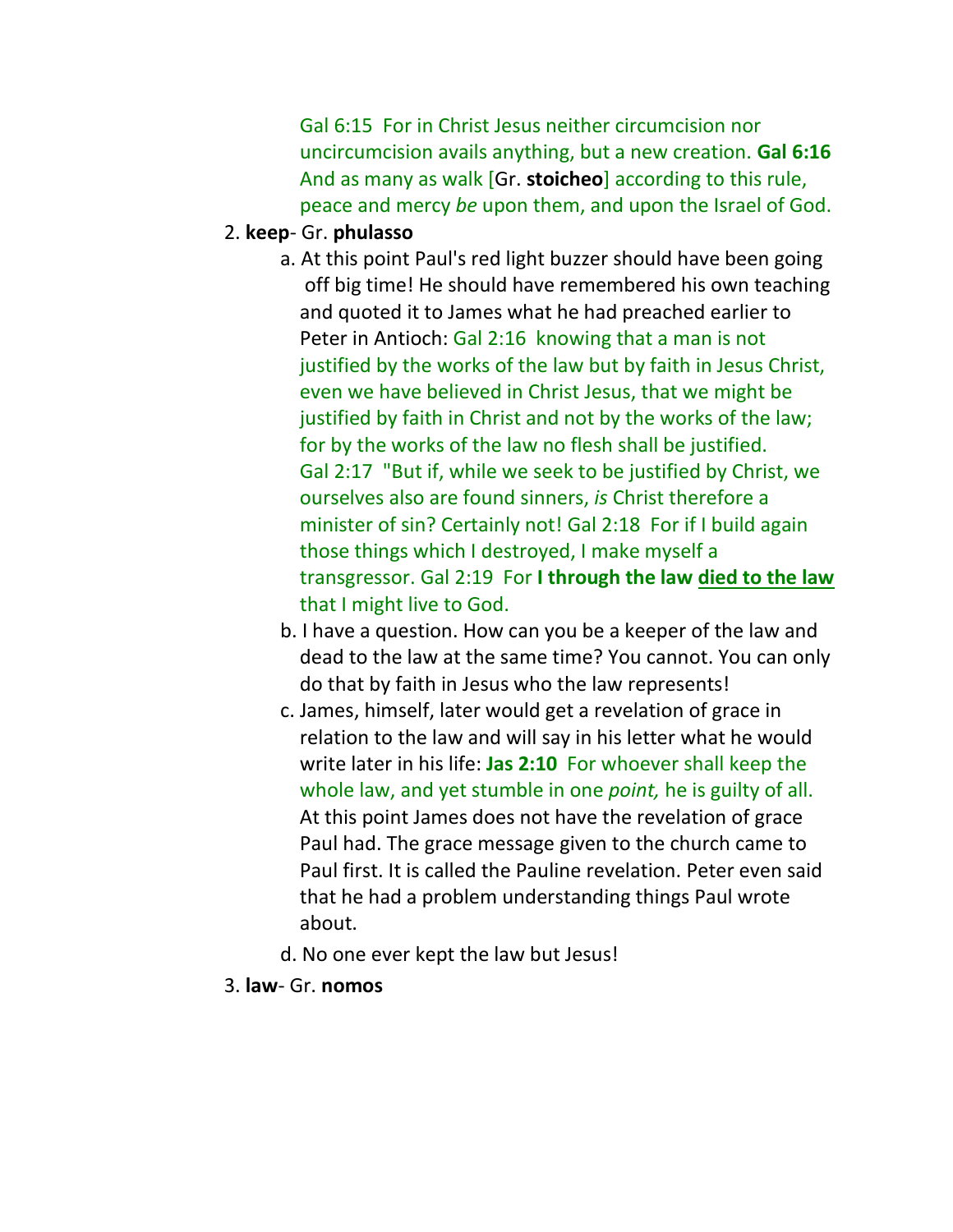- 25. **But concerning the Gentiles who believe, we have written** *and* **decided that they should observe no such thing, except that they should keep themselves from** *things* **offered to idols, from blood, from things strangled, and from sexual immorality."**
	- A. **But concerning the Gentiles who believe,**
		- 1. **Gentiles** Gr. **ethnos**
		- 2. **believe** Gr. **pisteuo**
			- a. These are born again Christians. They are no different than born again Jews. If you are born again you are a new creation in which there is neither Jew nor Gentile. Paul should have corrected James at this point by quoting the scripture he wrote! Col. 3:11

Nope. He was silent in front of James.

## B. **we have written and decided that they should observe no such thing,**

## 1. **written**- Gr. **epistello**

a. This refers to the letter the council in Jerusalem wrote to the Gentiles about not having to keep the Mosaic Law.

## Act\_15:23

- 2. **decided** Gr. **krino** *decide, judge*
- 3. **observe** Gr. **tereo**
	- a. Jesus came and removed the barrier between Jew and Gentile and James quickly puts the barrier back up by making a distinction between saved Gentiles and saved Jews. He says the Gentiles did not need to observe or keep the law, but the Jews had to. This was making the Gentiles second class Christians. This elevated the Jews over the Gentiles as to how special and close they were to God because they observed the law. The problem is that no one has ever kept the law, except Jesus. We can never become closer or be justified in God's sight by keeping the law. Paul knew this very well and kept silent.
	- b. Paul earlier rebuked Peter publicly for creating a division barrier between Jews and Gentiles in Antioch. Gal. 2:11-21 He raked him over the coals with a mini-sermon. Peter had caved in out of fear of James, and now Paul was doing the exact same thing!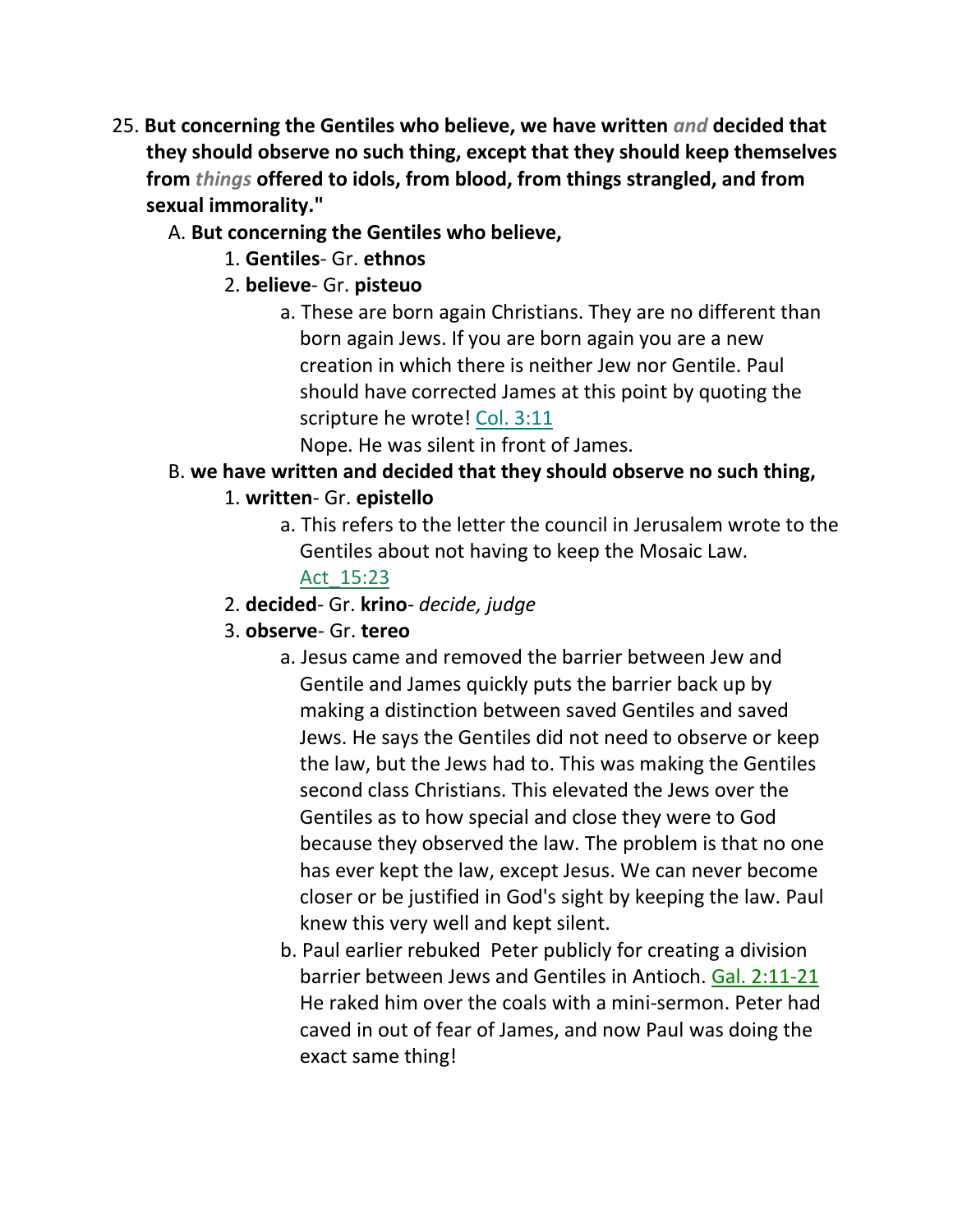C. **except that they should keep themselves from the things offered to idols,**

## 1. **keep**- Gr. **phulasso**

a. James will list a few rules that the council led by him created for the Gentiles to keep. This list was never given by God to the Gentiles. James spear-headed and sent this list. It is interesting to note that everything listed below, the Gentiles struggled with afterwards. Law always stirs up desires for what is forbidden.

# 2. **offered to idols**- Gr. **eidolothuton**

- D. **from blood,**
	- 1. **blood** Gr. **aima**
		- a. Life is in the blood. Lev. 17:11
		- b. If this was the case then only well done steaks would have been allowed. Your medium cooked steaks would have made you out of the will of God and would have impacted your righteousness.
- E. **from things strangled,**
	- 1. **strangled** Gr. **pniktos**

# F. **and from sexual immorality**

# 1. **sexual immorality**- Gr. **porneia**

a. This, of course, is not something any Christian should be participating in. Grace teaches us to deny this, not a rule against it.

## 26. **Then Paul took the men, and the next day, having been purified with them, entered the temple to announce the expiration of the days of purification, at which time an offering should be made for each one of them.**

# A. **Then Paul took the men,**

- 1. **took** Gr. **paralambano**
- 2. **men** Gr. **aner**
- B. **and the next day,**

# 1. **next day**- Gr. **echo hemera**

# C. **having been purified with them,**

# 1. **purified**- Gr. **hagnizo**

a. Paul was already purified through faith, not by the works and outward cleansing of legalistic washings.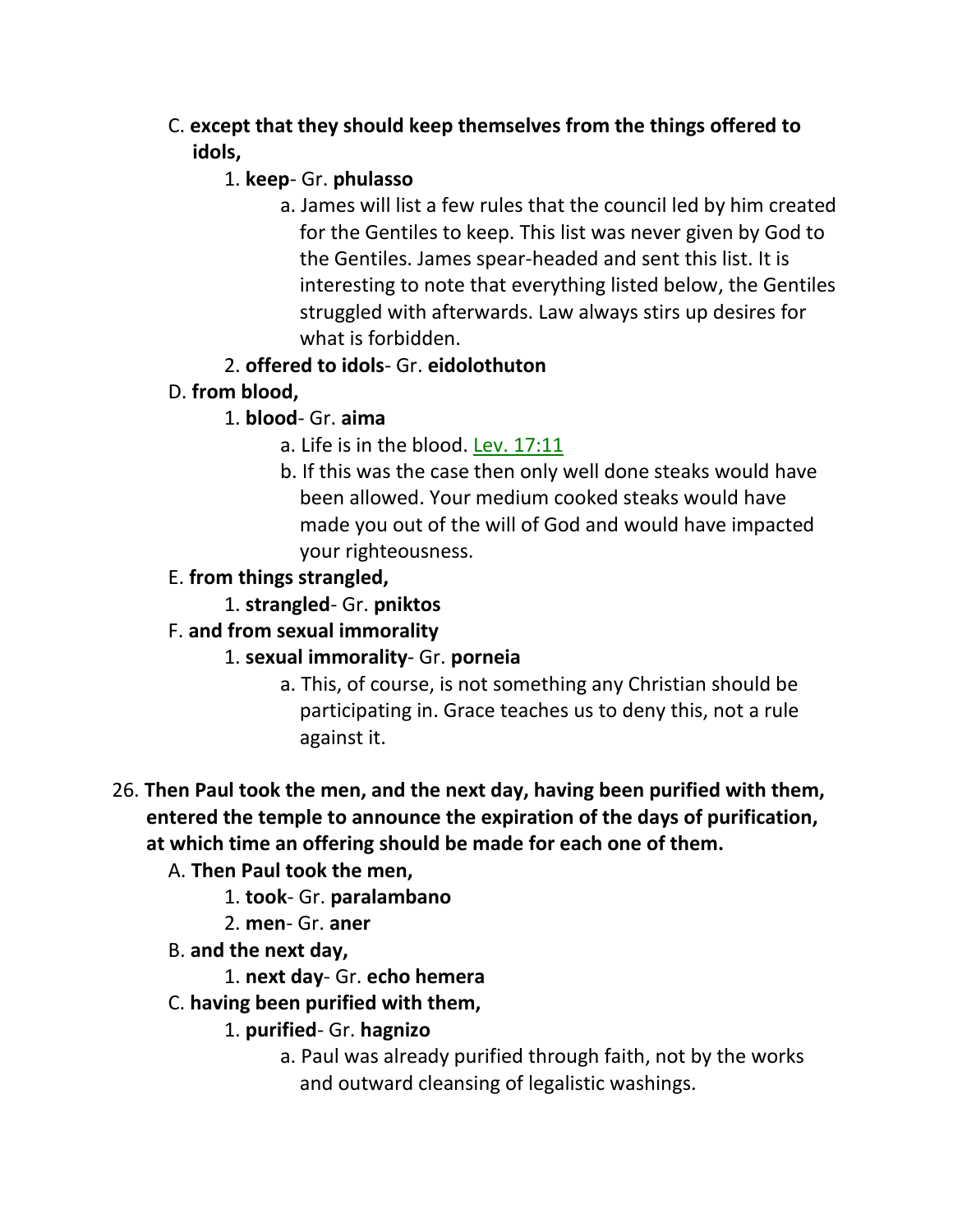- D. **entered the temple to announce the expiration of the days of purification,**
	- 1. **entered** Gr. **eiseimi**
	- 2. **temple** Gr. **hieron**
		- a. The temple of the Holy Spirit entered into the natural temple in Jerusalem! We are the temple of the Holy Spirit! He had no business being there.
	- 3. **announce** Gr. **diaggello**
	- 4. **expiration** Gr. **ekplerosis**
	- 5. **days** Gr. **hemera**
	- 6. **purification** Gr. **hagnismos**
		- a. *The literal translation here would be, 'declaring the fulfilment of the days of purification until the offering was offered for every one of them;' that is to say, Paul entered the temple declaring [to the priests] when the days of purification would be completed for himself and the four, namely, in seven days; and that then, at the close of them, the customary offerings for all of them would be made; or, in other words, Paul announced to the temple authorities the interval, viz. seven days, between this declaration of his and the end of the vow and the presenting the required offerings. Dean Alford purposes to translate, 'signifying their intention of fulfilling;' but this is inadmissible. Dean Howson (St. Paul, chap, xxi.) would render the whole passage thus: 'He entered into the temple, giving public notice that the days of purification were fulfilled, [and stayed there] till the offering for each one of the Nazarites was brought.' If this rendering be adopted, we must understand that Paul entered the temple and told the priests that the period of the Nazaritic vow was accomplished; and he waited then within the sacred enclosure till the necessary offerings were made for each of them, and their hair cut and burnt in the sacred fire. Wieseler also adopts this view. [The rendering, however, given above, which looks on the announcement of the days of purification as having reference to the future, on the whole appears best and simplest.] Seven days was the ordinary period for the more solemn purifications.* - Popular NT Commentary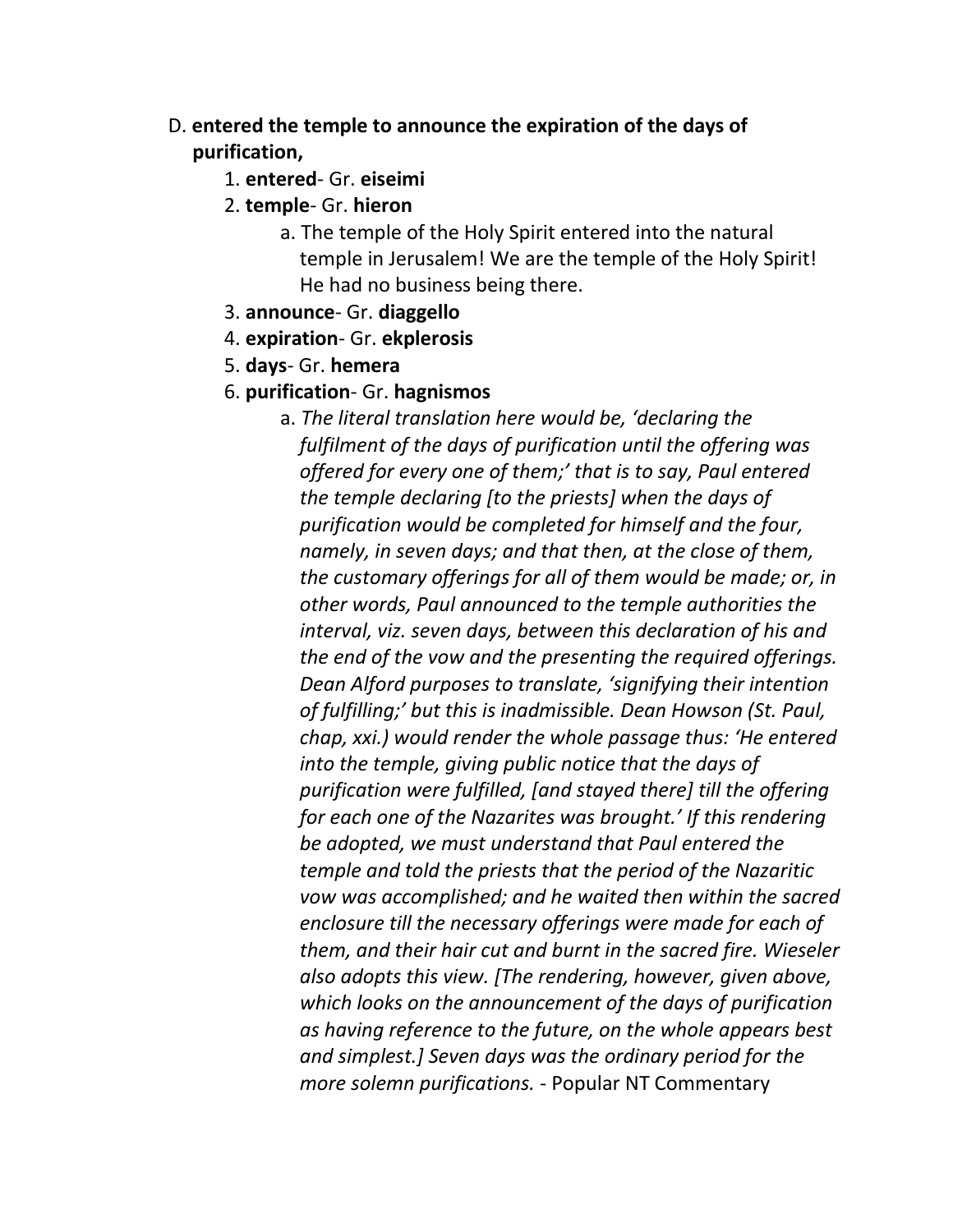### E. **at which time an offering should be made for each of them.**

- 1. **time** Gr. **heos hou** *until at which*
- 2. **offering be made** Gr. **prosphero prosphera** *an offering should be offered*
	- a. Wow! Paul was minutes away from having an animal sacrificed for himself that represented His Lord and Savior Jesus Christ! All so that he could somehow preach grace to them! He was going under the law to reach those under the law. 1 Cor. 9:20 He went too far in this case! The Holy Spirit had been telling and warning him about going to Jerusalem.
	- b. As we will see, this is stopped in God's mercy and no animal was actually sacrificed on his behalf. He was captured in the temple before that could happen.
- 27. **Now when the seven days were almost ended, the Jews from Asia, seeing him in the temple, stirred up the whole crowd and laid hands on him,**

A. **Now when the seven days were almost ended,**

- 1. **seven days** Gr. **hepta hemera**
	- a. These were the prescribed days of purification. Num\_6:9
- 2. **ended** Gr. **sunteleo**
- B. **the Jews from Asia,**
	- 1. **Jews** Gr. **Ioudais**
	- 2. **Asia**
		- a. Where were these Jews from? Asia. Where had Paul been ministering the past number of years? Asia. Paul was called to the Gentiles, not the Jews, but he would always go to the Jews first and stir them up into anger. Here he meets up with them again, and the whole problem started by him being out of the prescribed plan of God. If he had gone to the Gentiles instead of the Jews, he would have never had any problems with the Jews of Asia.

### C. **seeing him in the temple,**

### 1. **seeing**- Gr. **theaomai**

- a. They knew Paul well because they had resisted Paul to his face in Asia.
- 2. **temple** Gr. **hieron**
- D. **stirred up the whole crowd and laid hands on him**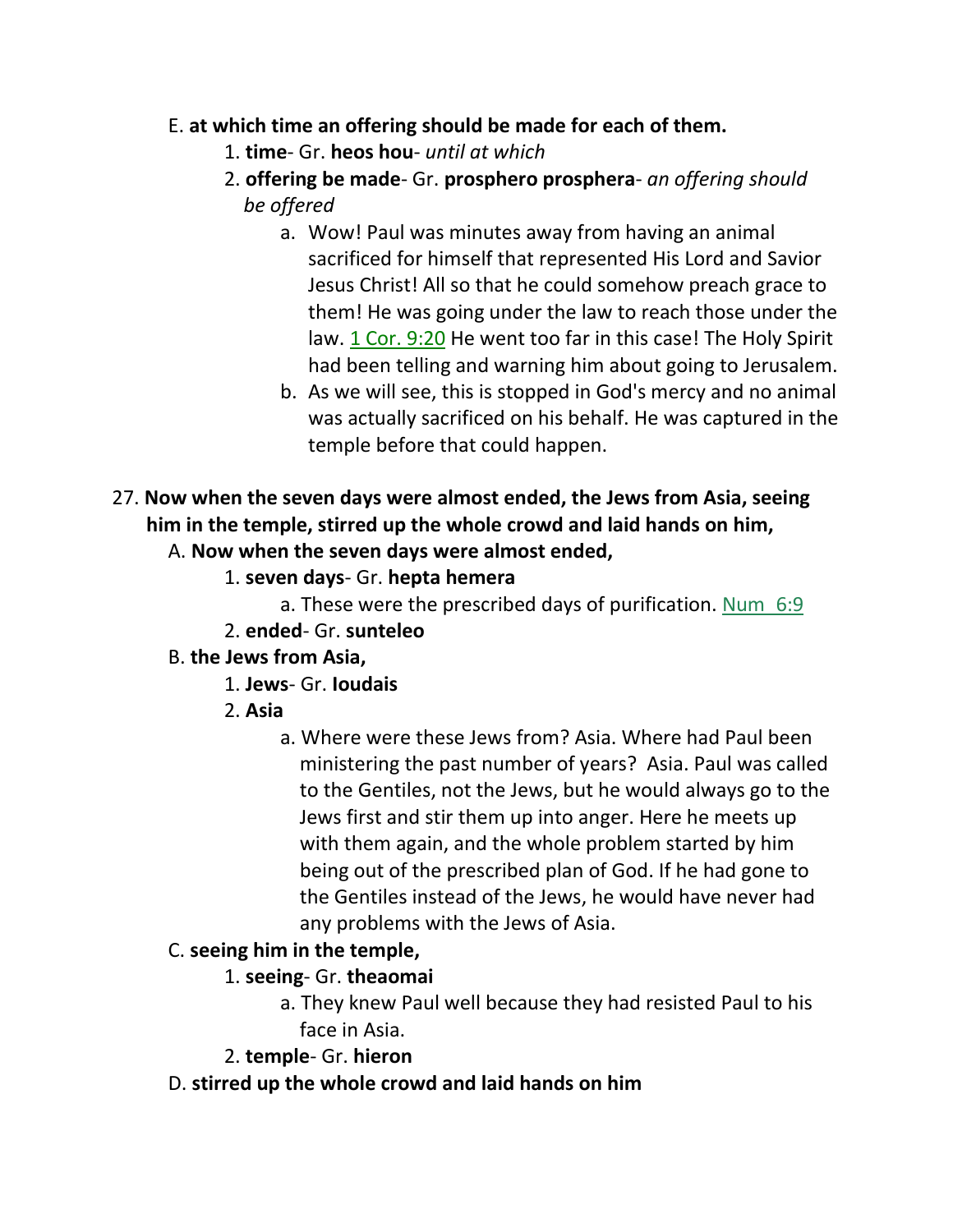- 1. **stirred up** Gr. **sugcheo** *commingle, stir up into commotion, to agitate*
	- a. Religious people are good at stirring up people in a bad way.
- 2. **crowd** Gr. **ochlos**
- 3. **laid hands** Gr. **epiballo cheir** *to throw hands upon*
	- a. The Jews regularly laid hands on Paul, but not to bless him!
- 28. **crying out, "Men of Israel, help! This is the man who teaches all** *men*  **everywhere against the people, the law, and this place; and furthermore he also brought Greeks into the temple and has defiled this holy place."**
	- A. **crying out** Gr. **krazo**
	- B. **Men of Israel,**
		- 1. **men** Gr. **aner**
		- 2. **Israel**
	- C. **help** Gr. **boetheo**
	- D. **This is the man who teaches all men everywhere against the people,**
		- 1. **man** Gr. **anthropos**
			- a. This is the most general word for man in the Greek and no doubt the use of it was a put down.
		- 2. **teaches** Gr. **didasko**
		- 3. **men** not in Greek- omit
		- 4. **people** Gr. **laos** covenant people
			- a. This refers to the Jews.
			- b. This was not the case.

## E. **the law**

## 1. **law**- Gr. **nomos**

- a. Paul was not against the law. What he was against was people trying to be justified by it or being under the law. He taught that the law was good and holy, but it could not justify anyone. He taught that Jesus fulfilled the law for us and we are justified by faith in Jesus and His finished work.
- F. **and this place**

# 1. **place**- Gr. **topos**

G. **and furthermore he also brought Greeks into the temple and has defiled this holy place**

- 1. **brought** Gr. **eisago** *introduce*
- 2. **Greeks** Gr. **ethnos**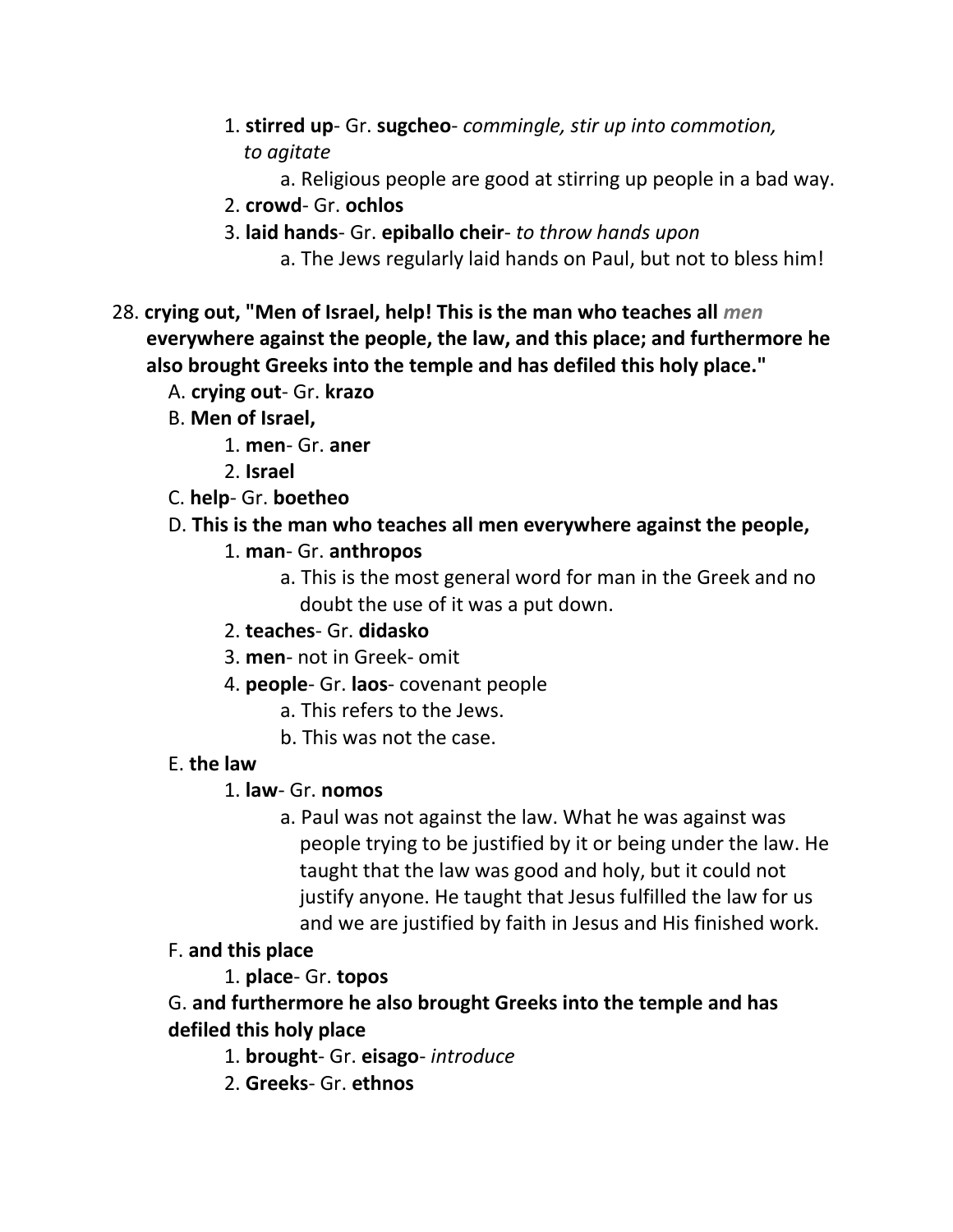- a. They had already seen Paul in the city and were ready for him. They saw he had a Greek man, Trophimus, with him at the time and thought that Paul had brought him into the temple.
- 3. **temple** Gr. **hieron**
- 4. **defiled** Gr. **koinoo** *to make common, unhallow*
	- a. Jesus had previously taught Peter through the sheet vision and subsequent visit to Cornelius, not to call any man common or unclean. Acts 10:28
	- b. The legalistic Christ-rejecting Jews were the ones defiling the temple right then!
- 5. **holy place** Gr. **hagios topos** *set apart place*
	- a. This natural temple would be destroyed not many years after this. The true temple is the Church of God!
- 29. **(For they had previously seen Trophimus the Ephesian with him in the city, whom they supposed that Paul had brought into the temple.)**
	- A. **For they had previously seen Trophimus the Ephesian with him in the city,**
		- 1. **seen previously** Gr. **proorao**
		- 2. **Trophimus** means *one who nourishes*
		- 3. **Ephesian**
			- a. Ephesus was in Asia. It was the Jews from Asia that saw Paul in the temple because they recognized him. They also recognized Trophimus because they knew of him as he was from Ephesus.
		- 4. **city** Gr. **polis**
			- a. Jerusalem
	- B. **whom they supposed that Paul had brought into the temple**
		- 1. **supposed** Gr. **nomizo** *presume*
			- a. It is amazing how people can accuse and condemn others based on assumption alone. Legalistic people practice this.
		- 2. **brought** Gr. **eisago**
		- 3. **temple** Gr. **hieron**
			- a. *But the evidence was insufficient. Paul was too well informed not to be aware of the inscription which forbade the entry of any alien within the inner temple under penalty of death. It*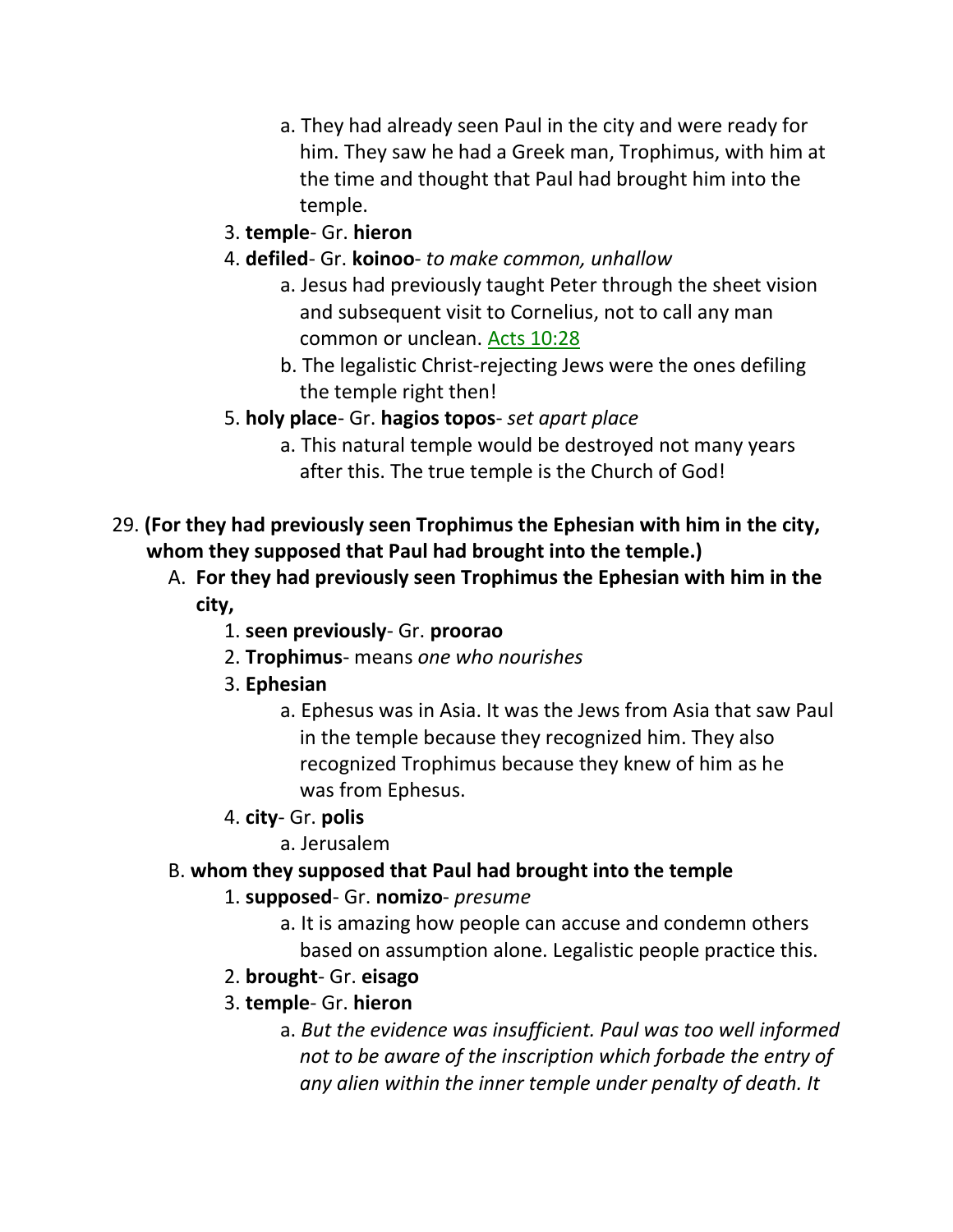*was on one of the pillars of the balustrade which separated the court of the women, where the Nazarite ceremonies were performed, from the inner sanctuary. The stone bearing this inscription was discovered by M. Clermont Ganneau in 1871, It is as follows: "No alien is to enter within the railing and enclosure round the temple. Whosoever is caught will be responsible to himself for his death which will ensue" (CB). This was "the middle wall of partition" referred to in Eph\_2:14, Seeing the apostle busy with ceremonies in the company of others in the inner court, the Asian Jews supposed that he had taken Trophimus beyond the prescribed barrier.* (Walker)

## 30. **And all the city was disturbed; and the people ran together, seized Paul, and dragged him out of the temple; and immediately the doors were shut.**

## A. **And all the city was disturbed,**

- 1. **city** Gr. **polis**
- 2. **disturbed** Gr. **kineo** *to throw into commotion*
	- a. This was not the first city that the Jews disturbed because of Paul. This was a common occurrence wherever Paul was. He had a knack of inciting the Jews.

### B. **and the people ran together,**

1. **people**- Gr. **laos**

2. **ran**- Gr. **ginomai sundrome**- *began to run together*

### C. **seized Paul,**

### 1. **seized**- Gr. **epilambanomai**- *to take hold upon*

a. This was also a common occurrence for Paul. He must have thought, "Here we go again!"

### D. **and dragged him out of the temple,**

### 1. **dragged**- Gr. **helkuo**

- 2. **temple** Gr. **hieron**
	- a. The last time Paul was in this temple he was praying and God told him to flee Jerusalem because his testimony would not be accepted. He was expressly told to go to the Gentiles. Now, he is here again in the place God told him to leave seeking to minister to the Jews.
- E. **and immediately the doors were shut**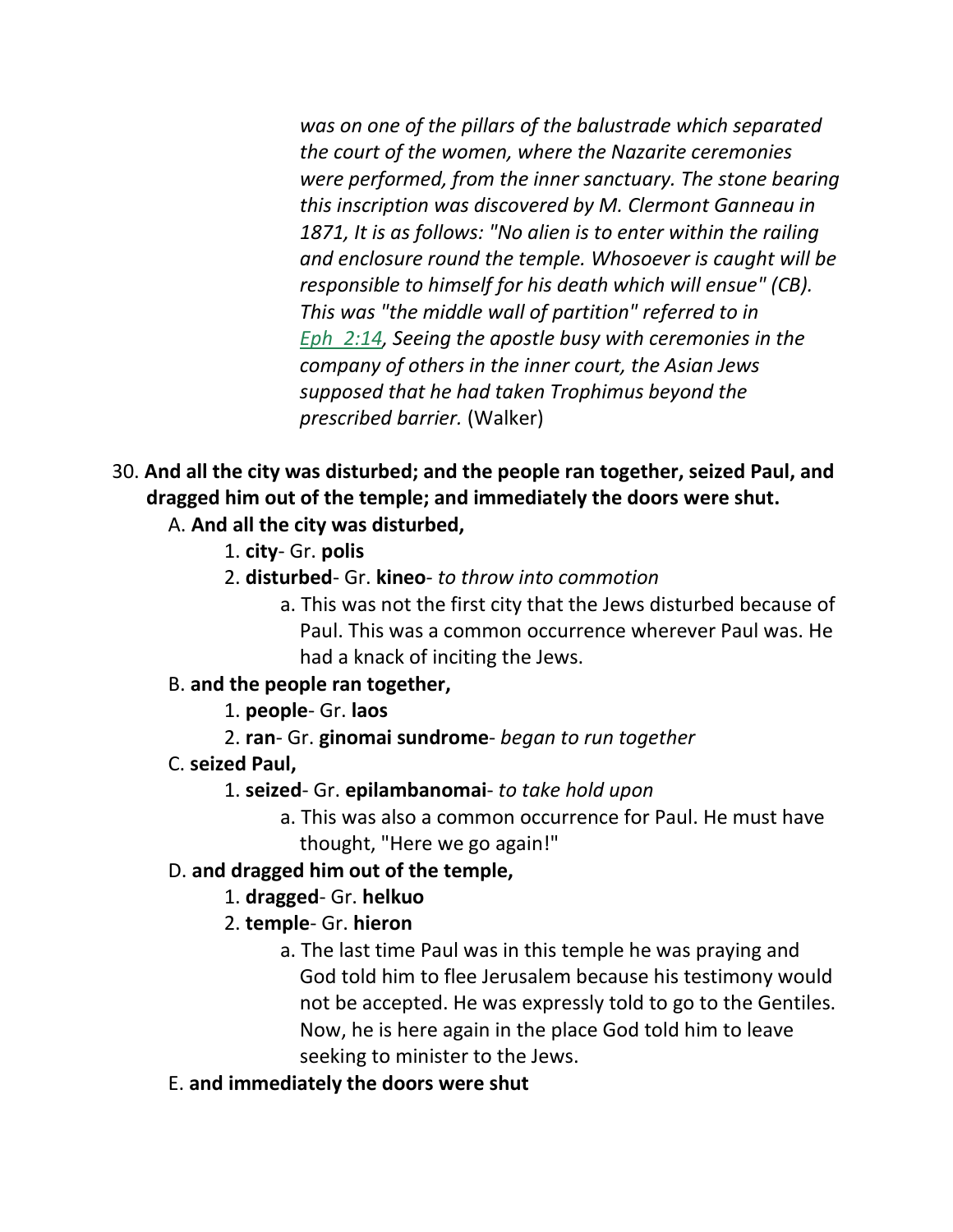- 1. **doors** Gr. **thura**
- 2. **shut** Gr. **kleio**
	- a. *Not of themselves, as if there was something miraculous in it, as some have thought, but by the door keepers, the Levites; and which might be done, partly to prevent Paul's returning into it for refuge at the horns of the altar, and partly to keep out the Gentiles from coming in, they were alarmed with*. -Gill Commentary
	- b*. It is also likely that these doors were shut, and Paul thrust out, to guard against the possibility of the temple floors being stained with blood and thus polluted in the event of Paul and his supposed companion being summarily put to death by the people. This was done by the Levites in charge of the 'House.' -Popular NT Commentary*
- 31. **Now as they were seeking to kill him, news came to the commander of the garrison that all Jerusalem was in an uproar.**
	- A. **Now as they were seeking to kill him,**
		- 1. **seeking** Gr. **zeteo**
		- 2. **kill** Gr. **apokteino**
			- a. *This was evidently done in a popular tumult, as had been done in the case of Stephen, Acts 7: They could not pretend that they had a right to do it by law*. -Barnes Commentary
	- B. **news came to the commander of the garrison that all Jerusalem was in an uproar**
		- 1. **news-** Gr. **phasis**
		- 2. **commander** Gr. **chiliarchos**
			- a. *The name of this chief captain, or tribune, was Claudius Lysias, as we learn from Act\_23:26.*
			- b. He was the captain of a 1000 men.
		- 3. **garrison** Gr. **speira**
			- a. *The Roman tribune, who had a troop of soldiers under him, which lodged in general in the castle of Antonia, which was built at the angle where the northern and western porticoes of the outer court of the temple were joined together. This castle was built by John Hyrcanus, high priest of the Jews: it was at first called Baris, and was the royal residence of the*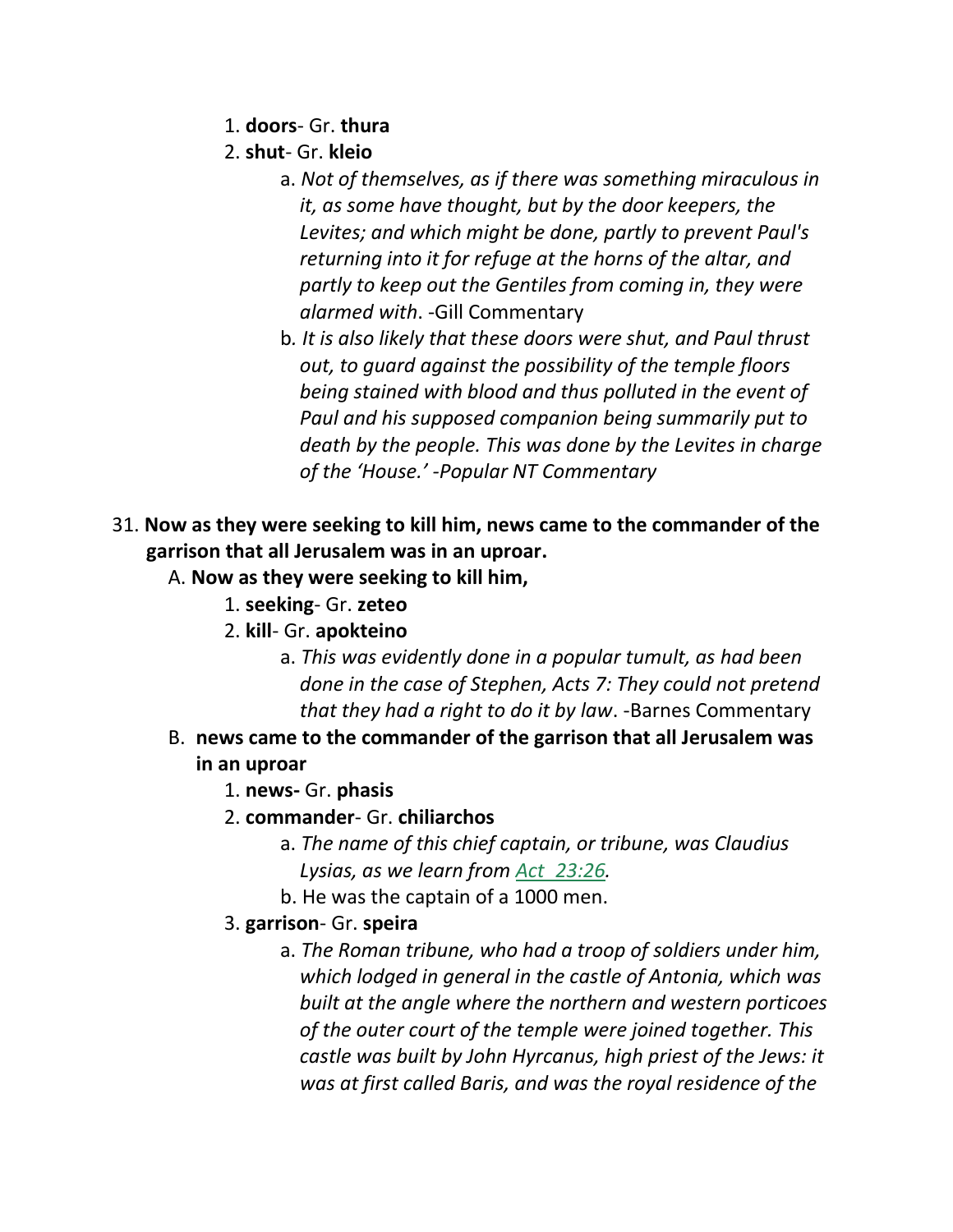*Asmoneans, as long as they reigned in Jerusalem. It was beautified by Herod the Great, and called Antonia, in honor of his friend Mark Antony. By this castle the temple was commanded, as it stood on higher ground. Josephus describes this castle, War, b. v. chap. 5, sec. 8, "as having four towers, from one of which the whole temple was overlooked; and that one of the towers was joined to the porticoes of the temple, and had a double pair of stairs from it, by which soldiers in the garrison were used to come down with their arms to the porticoes, on the festival days, to keep the people quiet; for, as the temple was a guard to the city, so this castle was a guard to the temple." "It seems, therefore," says Bp. Pearce, "to me very plain, that the place where the Jews were about to kill Paul was the court of the Gentiles, the porticoes being there; and that the chief captain came down there to his rescue."*  -Clarke Commentary

- 4. **uproar** Gr. **sugcheo**
- 32. **He immediately took soldiers and centurions, and ran down to them. And when they saw the commander and the soldiers, they stopped beating Paul.** A. **He immediately took soldiers and centurions**
	- 1. **took** Gr. **paralambano**
	- 2. **soldiers** Gr. **stratiotes**
		- a. A very large number of soldiers, for they are called an army. Act\_23:27
	- 3. **centurions** Gr. **hekatontarches**
		- a. Leaders of a hundred soldiers.
		- b. The plural of this word shows there were hundreds of soldiers called in on this. This means that this riot was quite large.

#### B. **and ran down to them**

#### 1. **ran down**- Gr. **katatrecho**

- a. The tower where the soldiers were stationed were above the temple grounds.
- C. **And when they saw the commander and the soldiers,**
	- 1. **saw** Gr. **eido**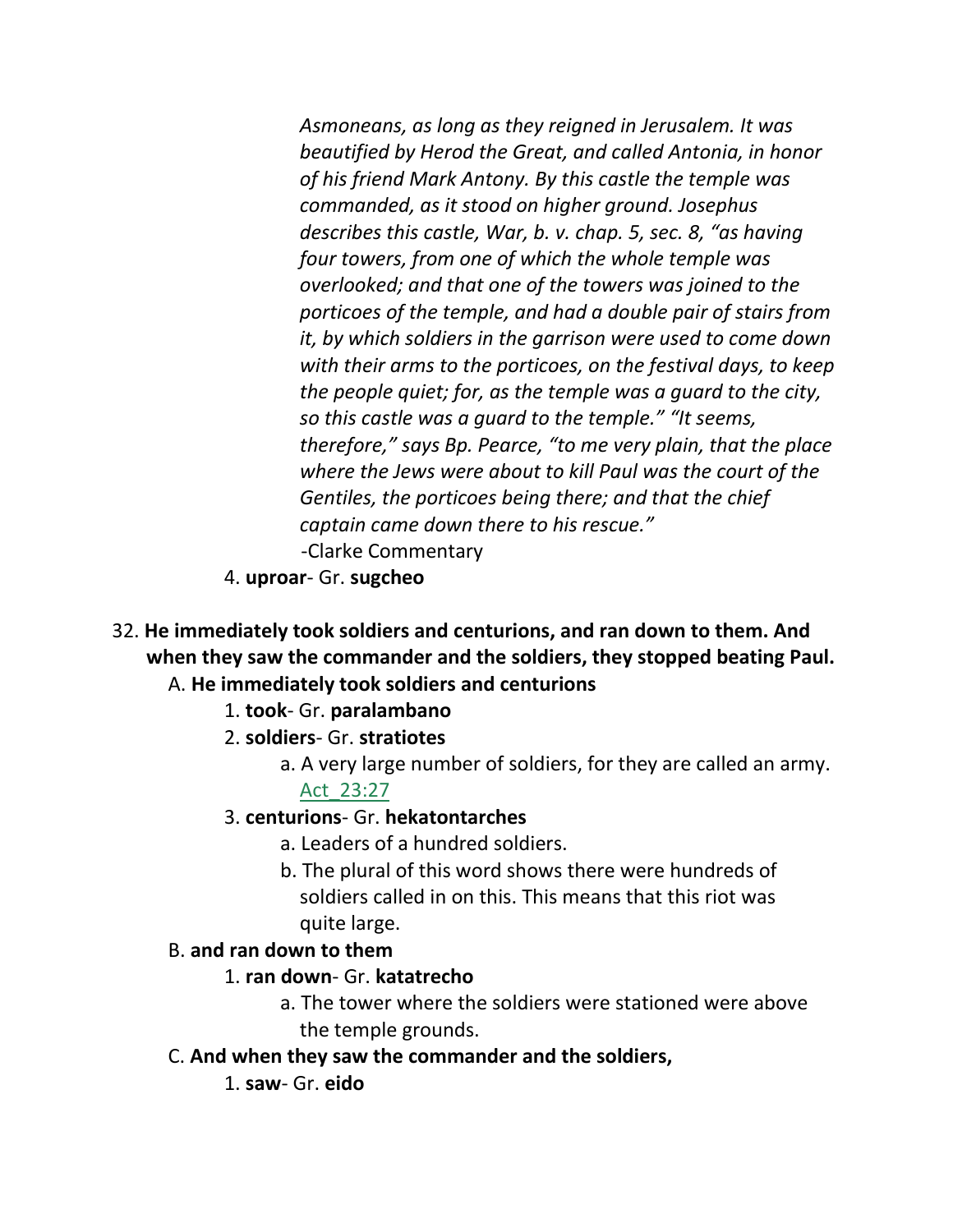- 2. **commander** Gr. **chiliarchos**
- 3. **soldiers** Gr. **stratiotes**
- D. **they stopped beating Paul**
	- 1. **stopped** Gr. **pauo**
		- a. The appearance of the ruling Roman army was the only thing that stopped them from beating, and ultimately, killing Paul.
	- 2. **beating** Gr. **tupto**
		- a. It must have taken a few minutes to gather all the soldiers and come down to the temple area. Paul must have been already bloody and bruised from the beating of the crowd.
		- c. This beating was unnecessary. Paul should have not been in Jerusalem or in the temple. The last time he was in the temple in Jerusalem God told him to flee Jerusalem and go to the Gentiles because his testimony would not be received. God had not changed his mind. God had been trying to warn Paul all the way to Jerusalem that this would happen to him, but he would not listen. However, he was set on ministering the Jews.
- 33. **Then the commander came near and took him, and commanded** *him* **to be bound with two chains; and he asked who he was and what he had done.**
	- A. **Then the commander came near and took him,**
		- 1. **commander** Gr. **chiliarchos**
		- 2. **came near** Gr. **eggizo** *approached*
		- 3. **took** Gr. **epilambano** *to take up*
			- a. Paul was laying on the ground from his beating. The commander pulled him up off the ground.
	- B. **and commanded him to be bound with two chains,**
		- 1. **commanded** Gr. **keleuo** *to incite by word, order*
			- a. When this man spoke, people jumped to action.
		- 2. **bound** Gr. **deo**
		- 3. **two chains** Gr. **duo halusis**
			- a. This is in fulfillment of the prophecy given by Agabus. By that prophecy we know that one chain bound his hands, and the other chain bound his feet. Acts 21:11
			- b. Paul was treated as a dangerous criminal.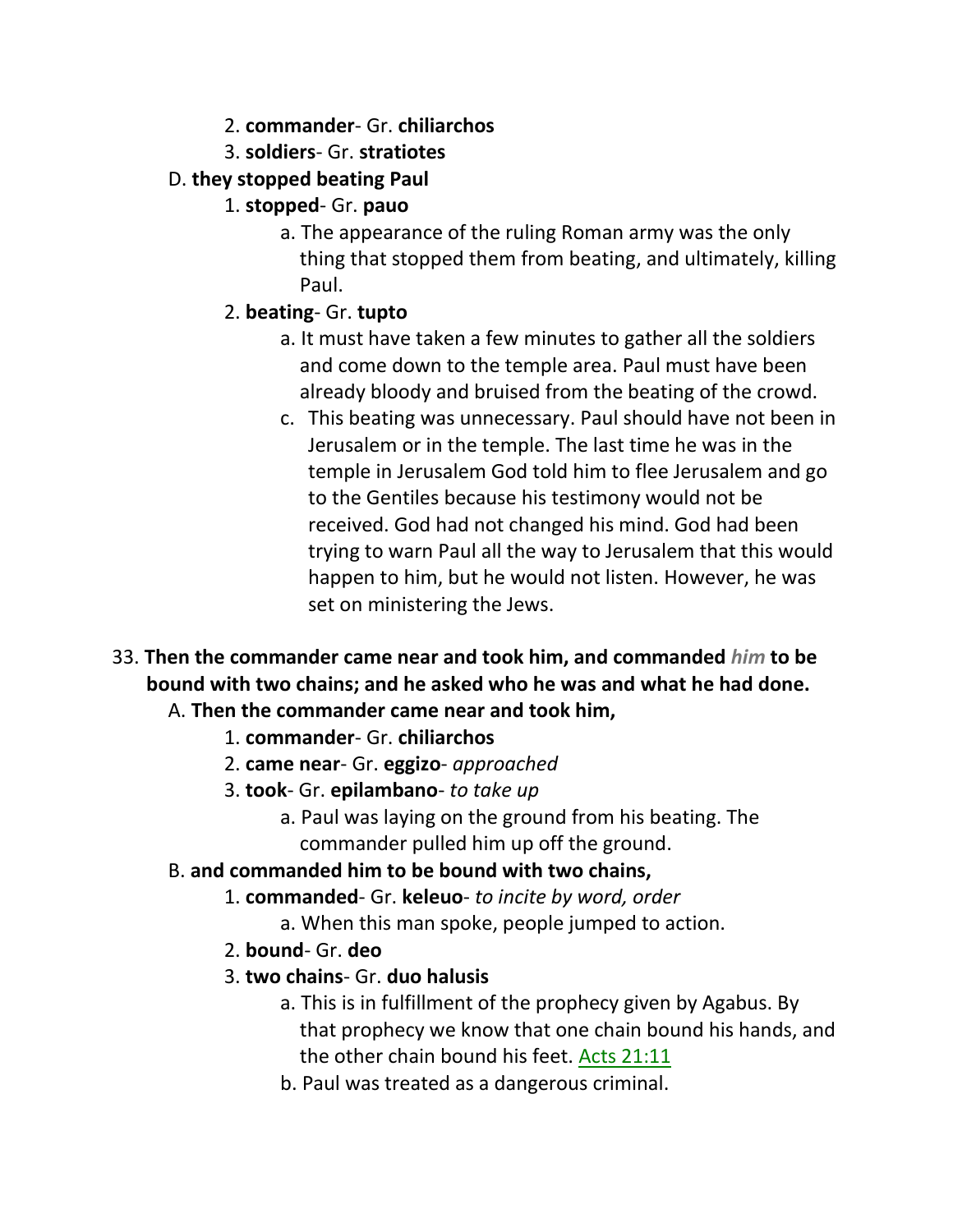- c. This bondage was not God's will. He should have never been in Jerusalem. We often find ourselves in a binding situation because we are out of the will of God.
- C. **and he asked who he was and what he had done.**
	- 1. **asked** Gr. **punthanomai** *to ascertain by inquiry, to investigate*
	- 2. **done** Gr. **poieo**
		- a. The commander asked Paul who he was and what he had done. The enemy comes to accuse us of the same questions. Who do you think you are? What have you done? If we answer these questions wrongly will bind us. We must answer the enemies accusation:

 - **I am the righteousness of God in Christ Jesus and what I have done has no bearing at all. It is all about what Jesus has done**!

- 34. **And some among the multitude cried one thing and some another. So when he could not ascertain the truth because of the tumult, he commanded him to be taken into the barracks.**
	- A. **And some among the multitude cried one thing and some another.**
		- 1. **multitude** Gr. **ochlos**
		- 2. **cried** Gr. **boao** *to raise a cry, shout*
	- B. **So when he could not ascertain the truth because of the tumult,**
		- 1. **ascertain** Gr. **ginosko** *to learn by personal experience*
		- 2. **truth** Gr. **asphales** *for sure or certain*
			- a. It is hard to ascertain the truth when multiple voices are speaking to you. Wisely, the commander sought solitude to find out the truth. We need to do the same. Often, we have too many voices coming at us to determine what is true. We need to draw away and seek the Lord in His Word and by prayer. It is the solitude that we can hear the small still voice inside us.

3. **tumult**- Gr. **thorubos**- *an uproar, din; an outward expression of mental agitation, outcry, a tumult, commotion*

- C. **he commanded him to be taken into the barracks**
	- 1. **commanded** Gr. **keleuo**
	- 2. **taken** Gr. **ago** *to be conveyed along*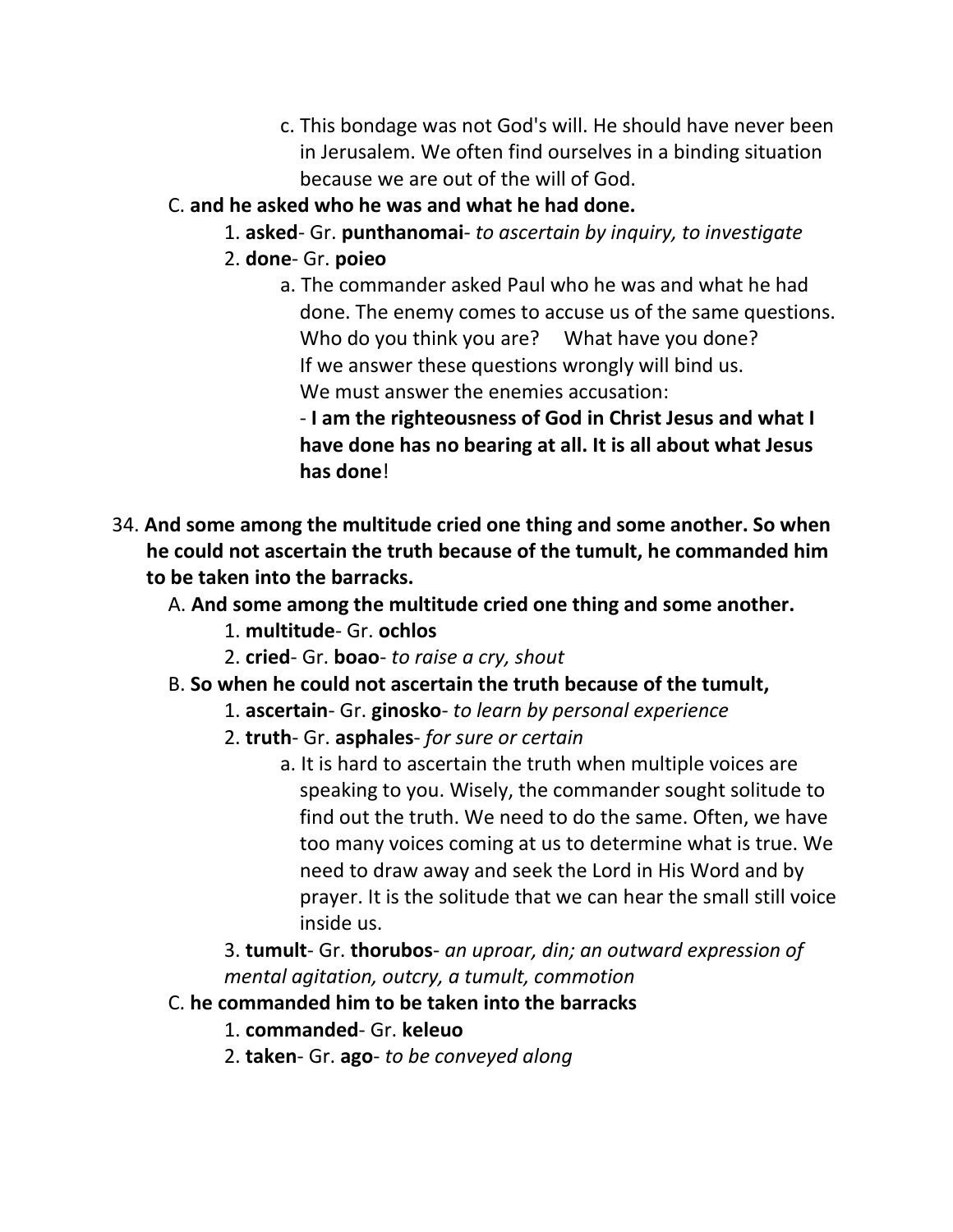- a. This Greek word always implies being conveyed along by someone.
- b. This is the Greek word that is used of being "led" by the Spirit. Being led by the Spirit is to be conveyed along by the agency and power of the Holy Spirit.
- **3. barracks-** Gr. **parembole** *something thrown up next to,*  *or between, something else; an interjection or an interpolation* a. This is where the soldiers resided in the Antonia castle.
- 35. **When he reached the stairs, he had to be carried by the soldiers because of the violence of the mob.**

## A. **When he reached the stairs,**

- 1. **reached**-Gr. **ginomai** *come to*
- 2. **stairs** Gr. **anabathmos** *steps up*

## B. **he had to be carried by the soldiers because of the violence of the mob**

- 1. **carried** Gr. **bastazo** *to lift, raise, bear aloft; to bear, carry in the hands or about the person*
	- a. This is a sad position Paul put himself in. Often when we get out of the will of God, it is others who have to carry us since God's provision and grace is not made available to do our own thing. God will not sustain our Ishmael's.
- 2. **soldiers** Gr. **stratiotes**
- 3. **violence** Gr. **bia** *force, impetus, violence*
- 4. **mob** Gr. **ochlos** *crowd*

## 36. **For the multitude of the people followed after, crying out, "Away with him!"**

### A. **For the multitude of the people followed after,**

- 1. **multitude** Gr. **plethos**
- 2. **people** Gr. **laos**
- 3. **followed after** Gr. akoloutheo
- B. **crying out** Gr. **krazo**
- C. **Away with him**
	- 1. **away** Gr. **airo**
		- a. Yet another Jewish crowd that was not blessed by Paul's ministry.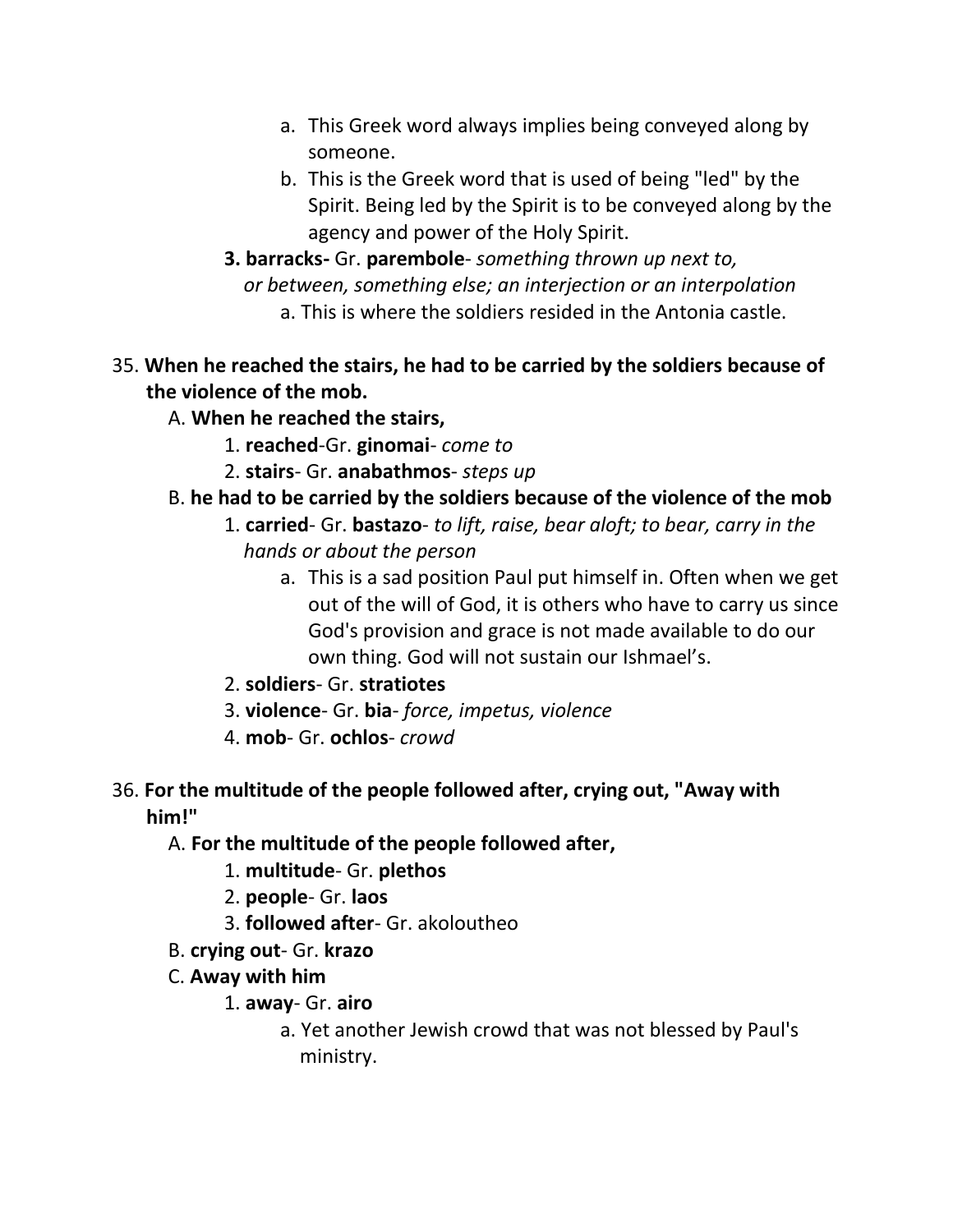- 37. **Then as Paul was about to be led into the barracks, he said to the commander, "May I speak to you?" He replied, "Can you speak Greek?**
	- A. **Then as Paul was about to be led into the barracks,**
		- 1. **lead** Gr. **eisago** *to bring into*
		- 2. **barracks** Gr. **parembole**
	- B. **he said to the commander,**
		- 1. **said** Gr. **epo**
		- 2. **commander** Gr. **chiliarchos**
	- C. **May I speak to you**
		- 1. **speak** Gr. **epo**
	- D. **He replied**
		- 1. **replied** Gr. **phemi**
	- E. **Can you speak Greek**
		- 1. **speak** Gr. **ginosko** *know*
		- 2. **Greek** Gr. **helen**
			- a. *The Greek language was what was then almost universally spoken, and it is not improbable that it was the native tongue of the chief captain. It is evident that he was not a Roman by birth, for he says* Act\_22:28 *that he had obtained the privilege of citizenship by paying a great sum. The language which the Jews spoke was the Syro-Chaldaic; and as he took Paul to be an Egyptian Jew* Act\_21:38, *he supposed, from that circumstance also, that he was not able to speak the Greek language*. -Barnes Commentary

# 38. **Are you not the Egyptian who some time ago stirred up a rebellion and led the four thousand assassins out into the wilderness?"**

#### A. **Egyptian**- Gr. **Aiguptios**

1. *That Egyptian was probably a Jew who resided in Egypt. Josephus has given an account of this Egyptian which strikingly accords with the statement here recorded by Luke. See Josephus, Antiq., book 20, chapter 8, section 6, and Jewish Wars, book 2, chapter 13, section 5. The account which he gives is, that this Egyptian, whose name he does not mention, came from Egypt to Jerusalem, and said that he was a prophet, and advised the multitude of the common people to go with him to the Mount of Olives. He said further that he would show them from thence how the walls of*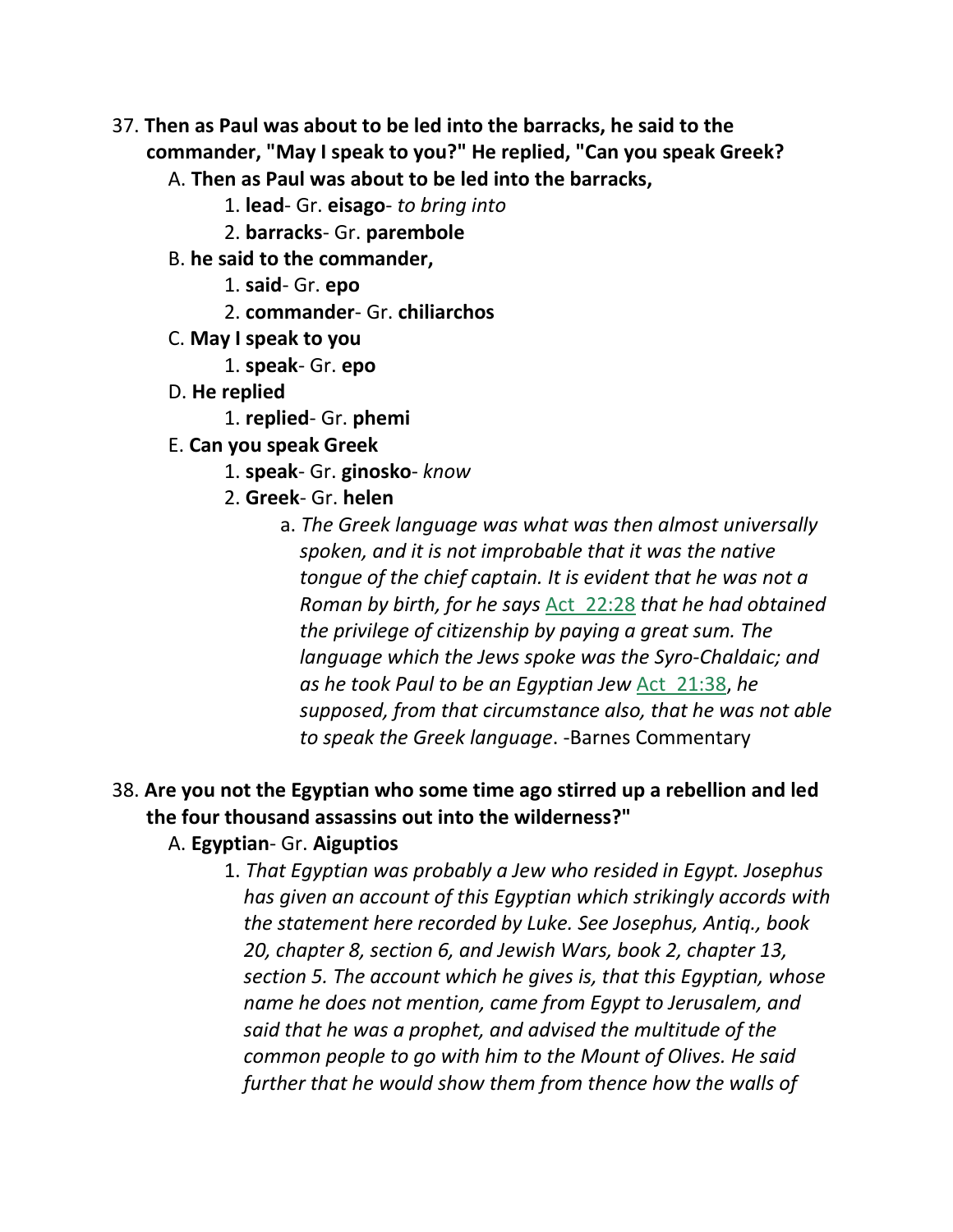*Jerusalem would fall down: and he promised them that he would procure for them an entrance through those walls when they were fallen down. Josephus adds (Jewish Wars) that he got together 30,000 men that were deluded by him; "these he led round about from the wilderness to the mount which was called the Mount of Olives, and was ready to break into Jerusalem by force from that place. But Felix, who was apprised of his movements, marched against him with the Roman soldiers, and defeated him, and killed 400 of them, and took 200 alive. But the Egyptian escaped himself out of the fight, but did not appear anymore." It was natural that the Roman tribune should suppose that Paul was this Egyptian, and that his return had produped this commotion and excitement among the people.* -Barnes Commentary

- 2. This Egyptian rose A.D. 55
- B. **time ago** Gr. **pro hemera**
- C. **stirred up a rebellion** Gr. **anastatoo**
	- 1. See above.
- D. **led** Gr. **exago** *to bring out*
- E. **four thousand** Gr. **tetrakischilioi**
- F. **assassins** Gr. **sikarios**
	- 1. *Josephus says, that he brought them out of the wilderness, or led them through it to the Mount of Olives, from thence to rush into Jerusalem, when the walls should fall down at his command; but he says, the number of men that he led out were about thirty thousand; it may be at first there were no more than four thousand, but afterwards were joined by others, and increased to thirty thousand; or among these thirty thousand, he had four thousand "murderers, or sicarii": so called from the little swords which they carried under their clothes, and with them killed men in the daytime, in the middle of the city, especially at the feasts, when they mingled themselves with the people.*- Gill Commentary
- G. **wilderness** Gr. **eremos**
- 39. **But Paul said, "I am a Jew from Tarsus, in Cilicia, a citizen of no mean city; and I implore you, permit me to speak to the people."**
	- A. **But Paul said,**
		- 1. **said** Gr. **epo**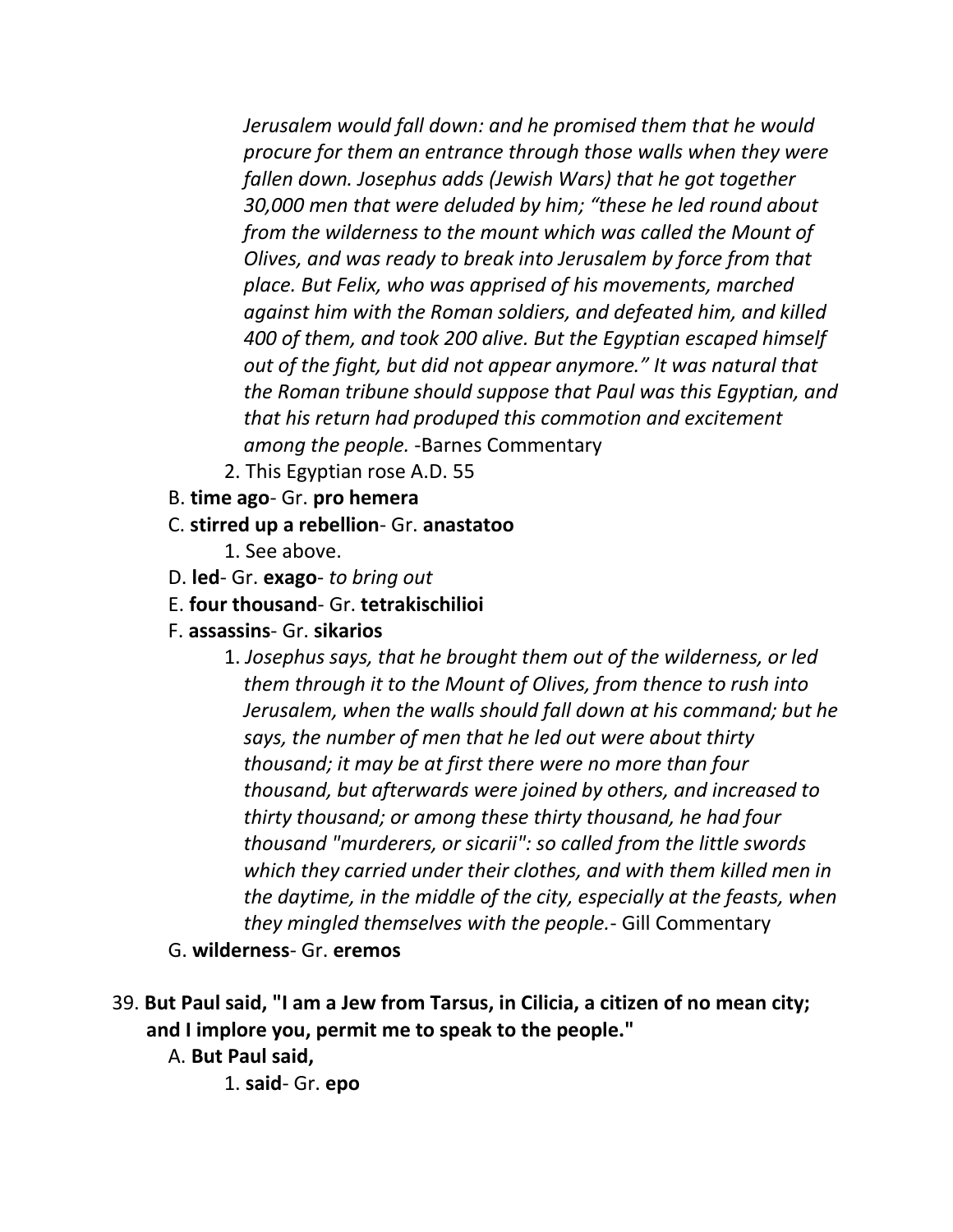#### B. **I am a Jew from Tarsus,**

- 1. **Jew** Gr. **Ioudais**
- 2. **Tarsus** means *feathered, flat basket*
- C. **in Cilicia,**
	- 1. **Cilicia** means *land of Celix*
- D. **a citizen of no mean city,**
	- 1. **citizen** Gr. **polites**
	- 2. **mean** Gr. **asemos** *not marked; met. not noted, not remarkable, unknown to fame, ignoble, mean, inconsiderable*
		- a. *Tarsus as a city stood high in public estimation. It was not only famous as a university and seat of learning, but was the most important centre in that part of the Empire, and possessed many privileges. It bore on its coins the proud title of METROPOLIS AUTONOMOS, 'the independent capital city.'* -Popular NT Commentary
	- 3. **city** Gr. **polis**
- E. **and I implore you,**
	- 1. **implore** Gr. **parakaleo**
- F. **permit me to speak to the people**
	- 1. **permit** Gr. **epitrepo** *to transfer, to allow*
	- 2. **speak** Gr. **epo**
	- 3. **people** Gr. **laos**
		- a. Paul just cannot let it go. He should have realized he that had made a mistake by coming to Jerusalem, but no, he is dead set upon preaching the gospel to the Jews and asks for permission to do so. He will get into his introduction, but did not get to share the gospel itself which was about Jesus dying on the cross and rising from the dead. He will barely get through his personal testimony, and mentions the Gentiles who end his talk. All of this, and he never got to share the gospel at all! It was not God's plan for him. He would end up in chains heading to Rome. That is where he was supposed to go to start with. He mentioned a call to come to Rome in the book of Romans he had just written. He would get there but it would be aboard a ship as a prisoner in chains.